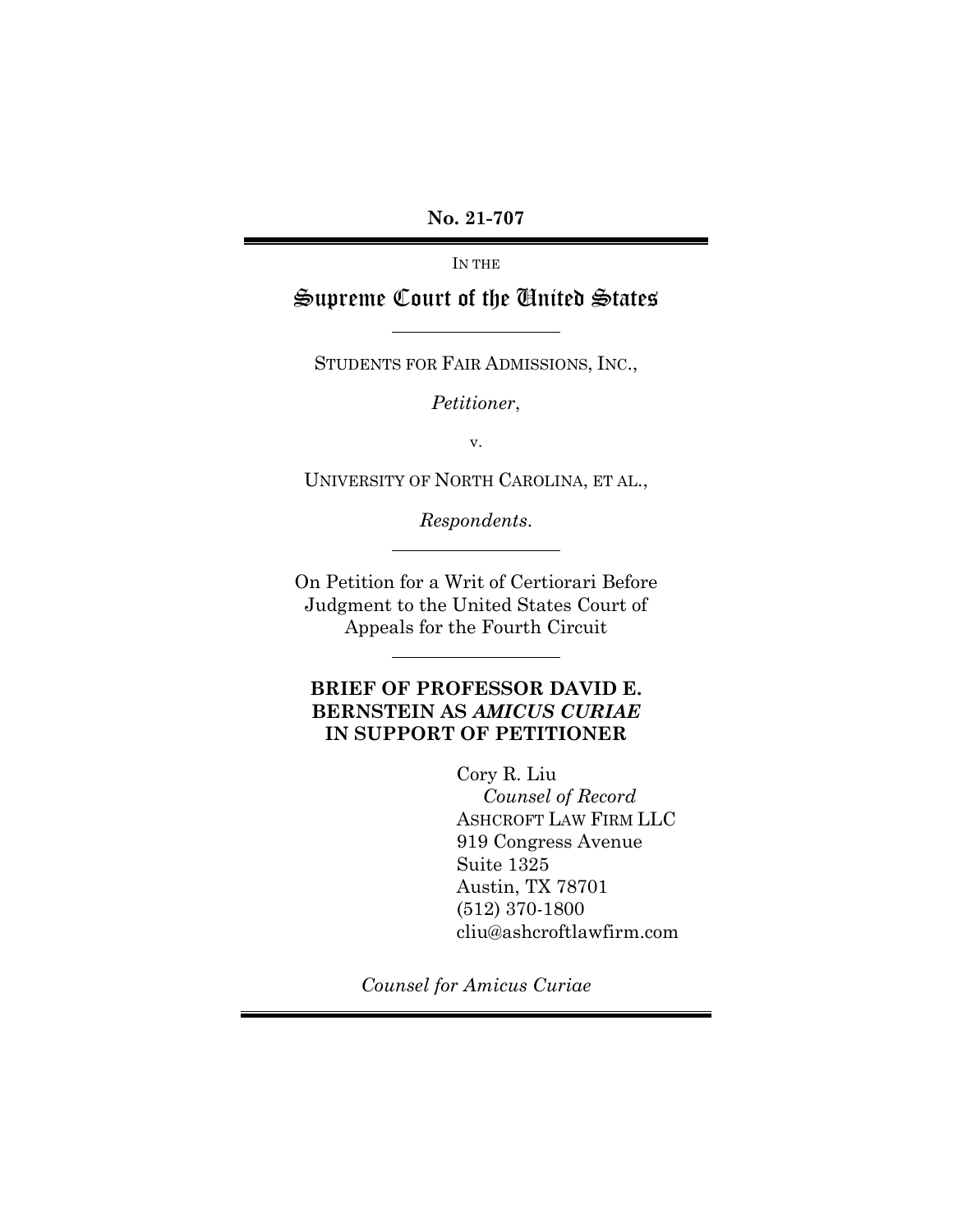# **TABLE OF CONTENTS**

| UNC's Racial Categories are Arbitrary<br>$\mathbf{I}$ .                                 |
|-----------------------------------------------------------------------------------------|
| II.<br>An Admissions System that Relies on<br>Self-Identified Race is Inherently Flawed |
|                                                                                         |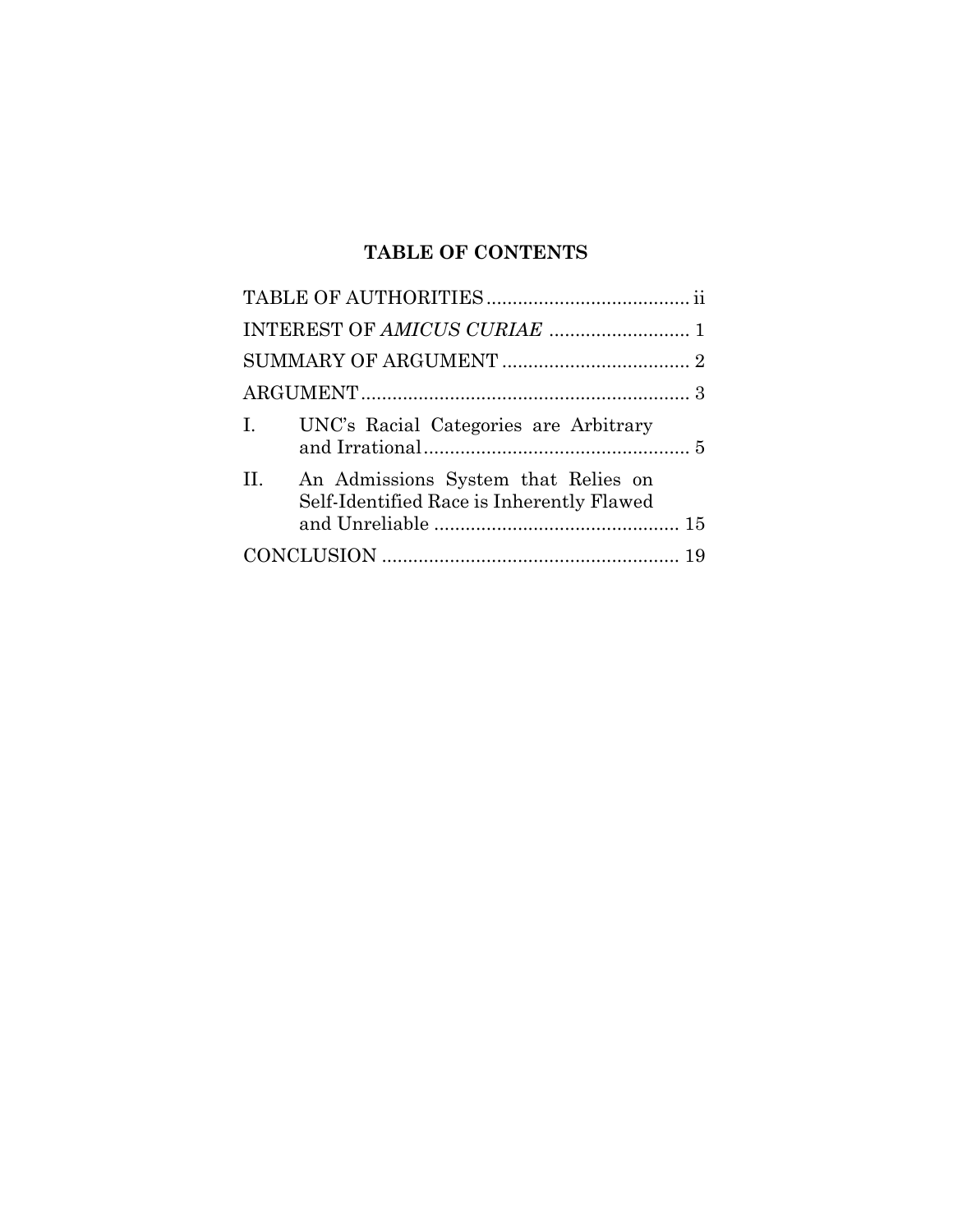# **TABLE OF AUTHORITIES**

## **Cases**

| BAMN v. Regents of the Univ. of Mich.,                                                                        |
|---------------------------------------------------------------------------------------------------------------|
| Builders Ass'n of Greater Chi. v. Cook Cty.,                                                                  |
| Fisher v. Univ. of Tex. at Austin,                                                                            |
| Fisher v. Univ. of Tex. at Austin,                                                                            |
| Fisher v. Univ. of Tex. at Austin,                                                                            |
| In re DCS Elecs., Inc.,<br>SBA No. MSBE-91-10-4-26,                                                           |
| In re Kist Corp.,                                                                                             |
| In re Lone Cypress Radio Assocs., Inc.,<br>7 FCC Rcd. 4403, 1992 WL 690184 (1992) 12                          |
| In re Rothschild-Lynn Legal & Fin. Servs.,<br>SBA No. MSBE-94-10-13-46,<br>1995 WL 542398 (Apr. 12, 1995)  12 |
| In re Storer Broad. Co.,                                                                                      |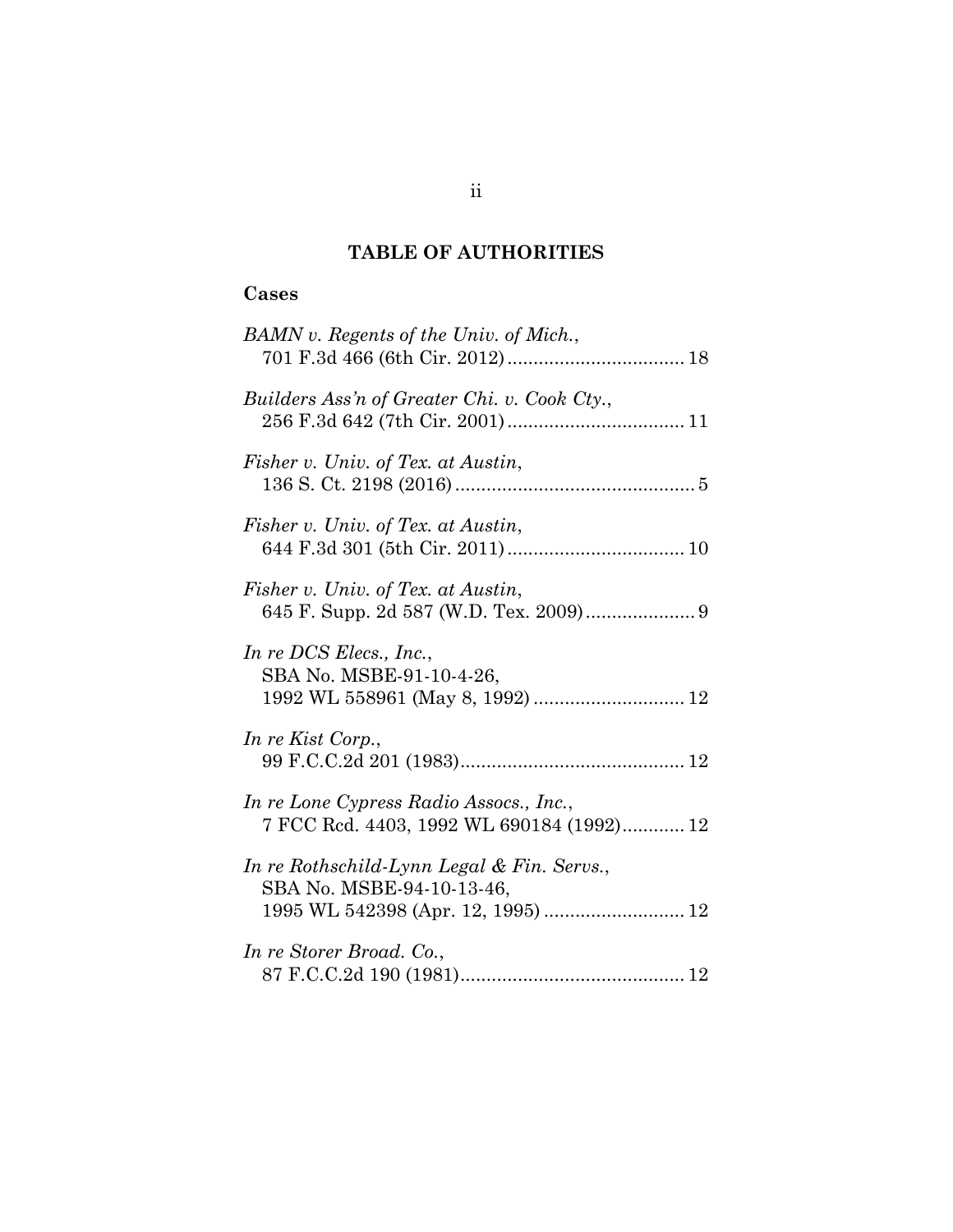| Lagrua v. Ward,<br>519 N.Y.S.2d 98 (N.Y. Sup. Ct. 1987) 16                                                       |
|------------------------------------------------------------------------------------------------------------------|
| Major Concrete Constr., Inc. v. Erie Cty.,<br>521 N.Y.S.2d 959 (NY. App. Div. 1987) 12                           |
| Malone v. Civil Serv. Comm'n,<br>646 N.E.2d 150 (Mass. App. Ct. 1995)  16                                        |
| Marinelli Constr. Corp. v. State,<br>613 N.Y.S.2d 1000 (N.Y. App. Div. 1994) 12                                  |
| Orion Ins. Grp. v. Wash. State Office of<br>Minority & Women Bus. Enters.,<br>No. 16-5582, 2017 WL 3387344       |
| Peightal v. Metro. Dade Cty.,                                                                                    |
| United Jewish Orgs. of<br>Williamsburg, Inc. v. Carey,                                                           |
| United States v. Thind,                                                                                          |
| <b>Other Authorities</b>                                                                                         |
| $AL_{i}$ $H_{i}$ $N_{i}$ $N_{i}$ $N_{i}$ $R_{i}$ $R_{i}$ $R_{i}$ $R_{i}$ $R_{i}$ $R_{i}$ $R_{i}$ $R_{i}$ $R_{i}$ |

| <i>About Us, SABA, bit.ly/3fqzuOT</i> |
|---------------------------------------|
|                                       |

# iii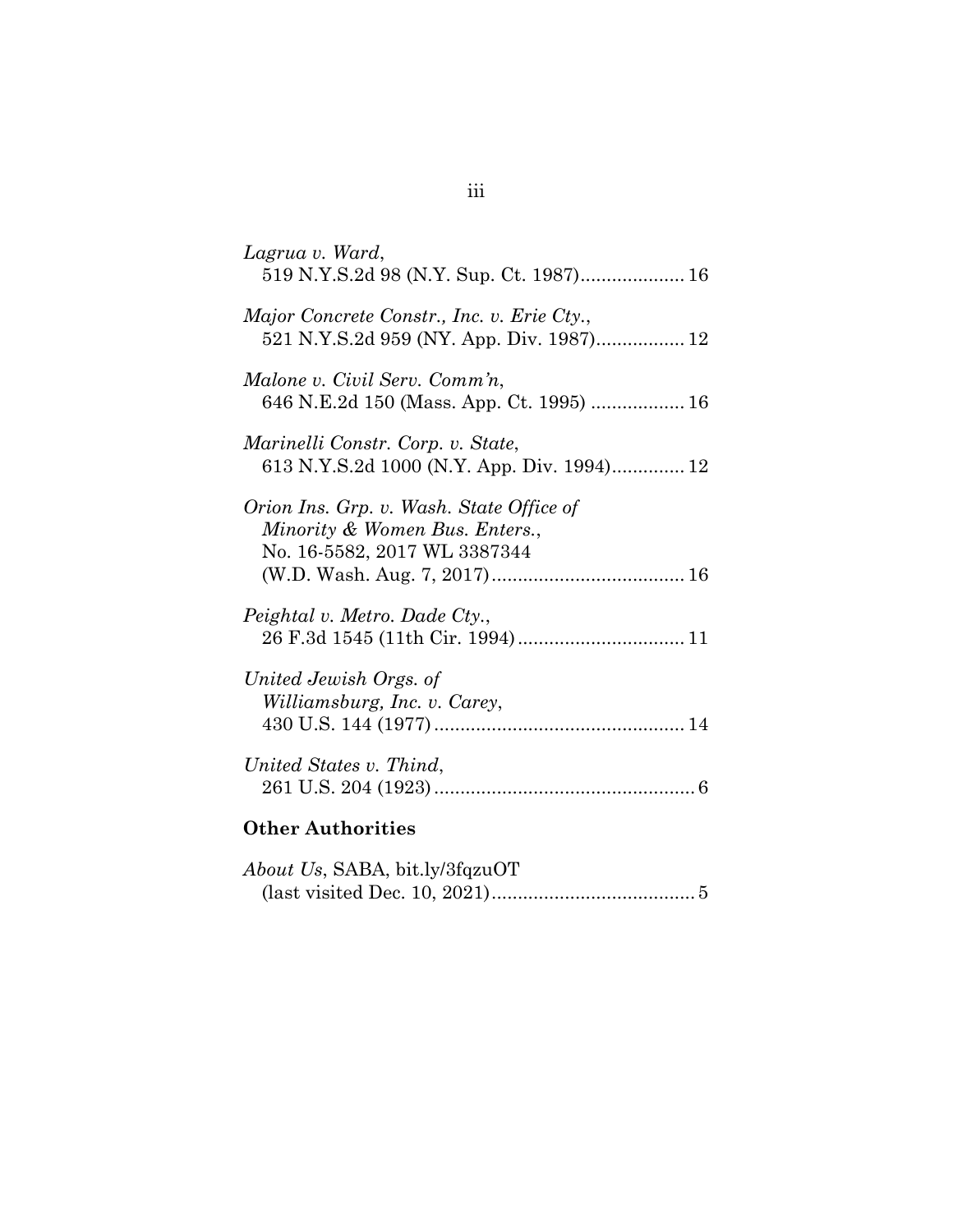| D'vera Cohn, Millions of Americans Changed   |
|----------------------------------------------|
| Their Racial or Ethnic Identity from One     |
| Census to the Next, PEW RESEARCH CTR.        |
| (May 5, 2014), perma.cc/A2F3-KWNF  17        |
| DAVID E. BERNSTEIN, CLASSIFIED:              |
| THE UNTOLD STORY OF RACIAL CLASSIFICATION    |
|                                              |
|                                              |
| David E. Bernstein, The Modern American      |
| Law of Race, 94 S. CAL. L. REV. 171 (2021) 3 |
|                                              |
| David E. Hayes-Bautista, <i>Identifying</i>  |
| "Hispanic" Populations: The Influence of     |
| Research Methodology Upon Public Policy,     |
| 70 AM. J. PUB. HEALTH 353 (1980) 13          |
|                                              |
| FED. INTERAGENCY COMM. ON EDUC., REPORT OF   |
| THE AD HOC COMMITTEE ON RACIAL AND ETHNIC    |
| DEFINITIONS OF THE FEDERAL INTERAGENCY       |
| COMMITTEE ON EDUCATION (1975),               |
|                                              |
|                                              |
| Grant D. Crawford, Cherokee Citizenship      |
| Determined by Dawes Rolls, Not DNA,          |
| TAHLEQUAH DAILY PRESS (Nov. 2, 2018),        |
|                                              |
|                                              |
| House of Delegates Resolution No. 102,       |
| ABA (Aug. 8–9, 2011),                        |
|                                              |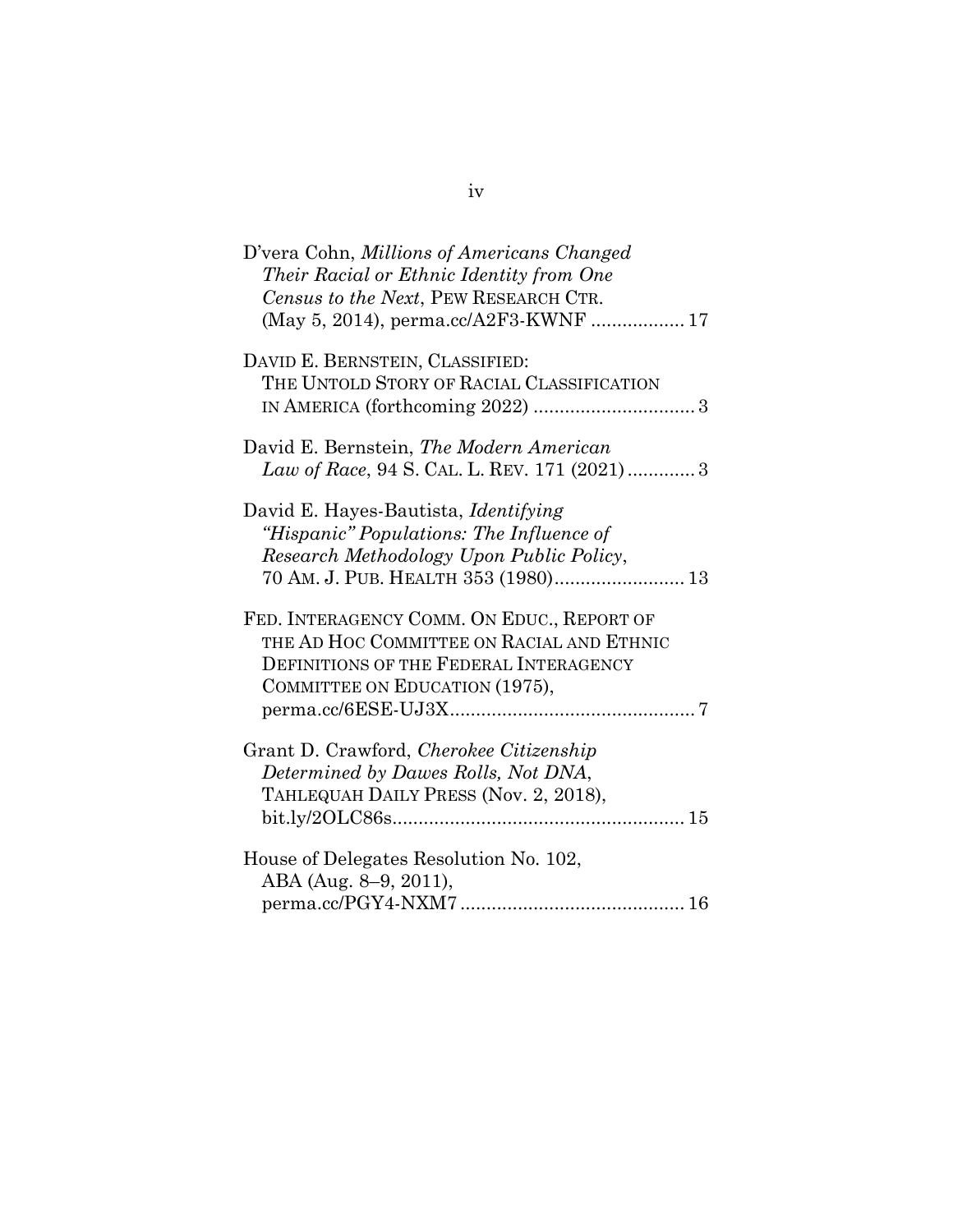| Hugh Davis Graham, The Origins of Official<br>Minority Designation, in THE NEW RACE<br><b>QUESTION: HOW THE CENSUS COUNTS</b><br>MULTIRACIAL INDIVIDUALS (Joel Perlmann |
|-------------------------------------------------------------------------------------------------------------------------------------------------------------------------|
| Jack D. Forbes, The Hispanic Spin: Party Politics<br>and Governmental Manipulation of Ethnic<br><i>Identity</i> , 19 LATIN AM. PERSP. 59 (1992) 10                      |
| JANELLE WONG ET AL., ASIAN AMERICAN POLITICAL<br>PARTICIPATION: EMERGING CONSTITUENTS AND                                                                               |
| Jennifer Lee & Karthick Ramakrishnan,<br>Who Counts as Asian, 43 ETHNIC &                                                                                               |
| Jesse Washington, Associated Press,<br>Asian-Americans Fight Stereotypes<br>Getting Into College, HOUSTON CHRON.                                                        |
| Jonathan Borak et al., Who is Hispanic?<br>Implications for Epidemiologic Research<br>in the United States, 15 EPIDEMIOLOGY                                             |
| KEVIN BROWN, BECAUSE OF OUR SUCCESS: THE<br>CHANGING RACIAL AND ETHNIC ANCESTRY OF<br>BLACKS ON AFFIRMATIVE ACTION (2014)  14                                           |

v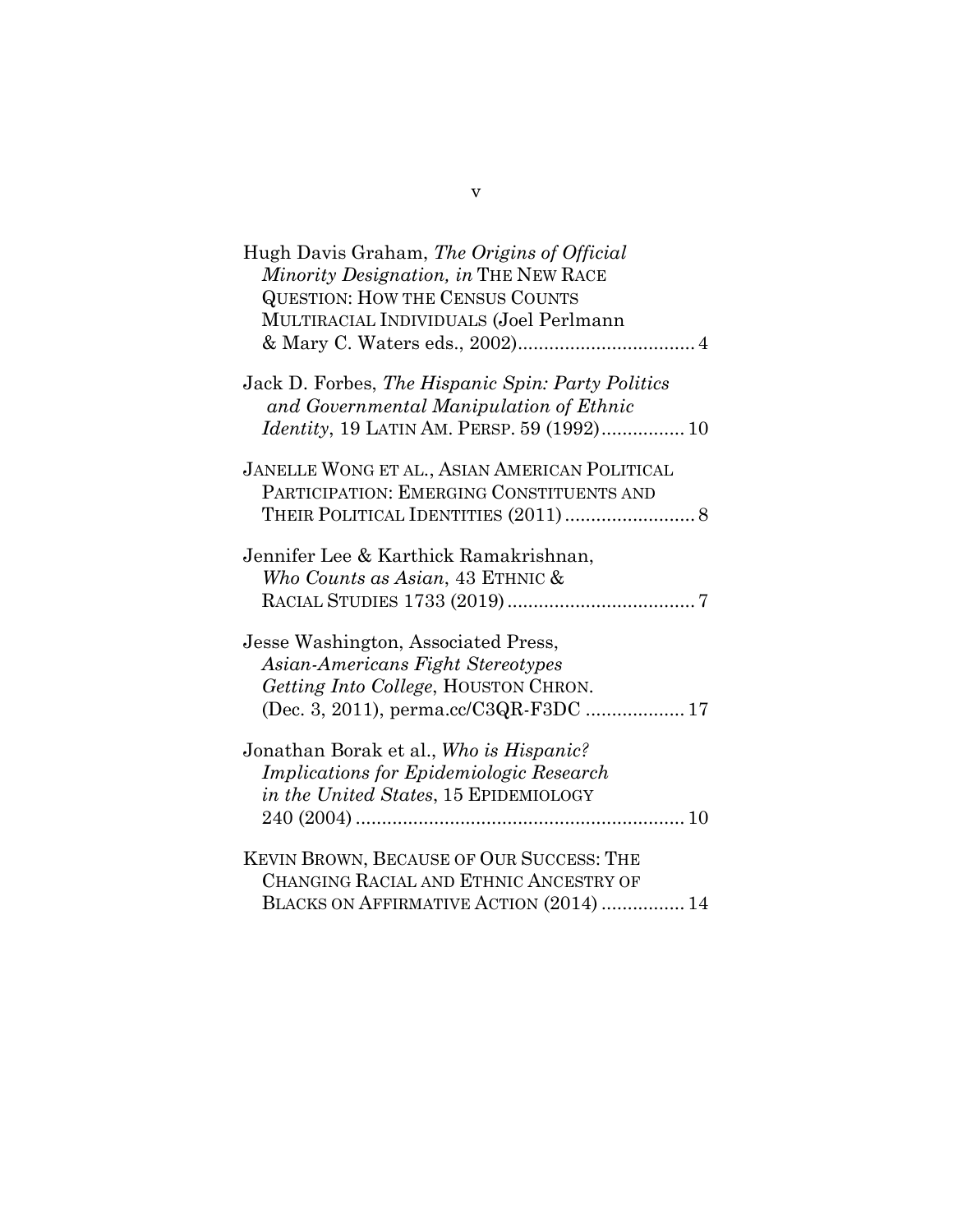| Leah Asmelash, A White Professor Says She Has<br>Been Pretending to be Black for Her Entire<br>Professional Career, CNN (Sept. 4, 2020),               |
|--------------------------------------------------------------------------------------------------------------------------------------------------------|
| Martha E. Gimenez, Latino/"Hispanic"-<br>Who Needs a Name? The Case Against a<br>Standardized Terminology,<br>19 INT'L J. HEALTH SERVS. 557 (1989)  10 |
| MAXINE P. FISHER, THE INDIANS OF<br>NEW YORK CITY: A STUDY OF IMMIGRANTS                                                                               |
| MICHAEL OMI & HOWARD WINANT, RACIAL<br>FORMATION IN THE UNITED STATES                                                                                  |
| Miranda Oshige McGowan, Diversity of What?,                                                                                                            |
| Nikki Graf, Mail-In DNA Test Results Bring<br>Surprises About Family History for Many<br>Users, PEW RESEARCH CTR. (Aug. 6, 2019),                      |
| PETER H. SCHUCK, DIVERSITY IN AMERICA:<br><b>KEEPING GOVERNMENT AT A SAFE</b>                                                                          |
| Peter J. Aspinall, Who is Asian? A Category that<br>Remains Contested in Population and Health<br>Research, 25 J. PUB. HEALTH MED. 91 (2003)7          |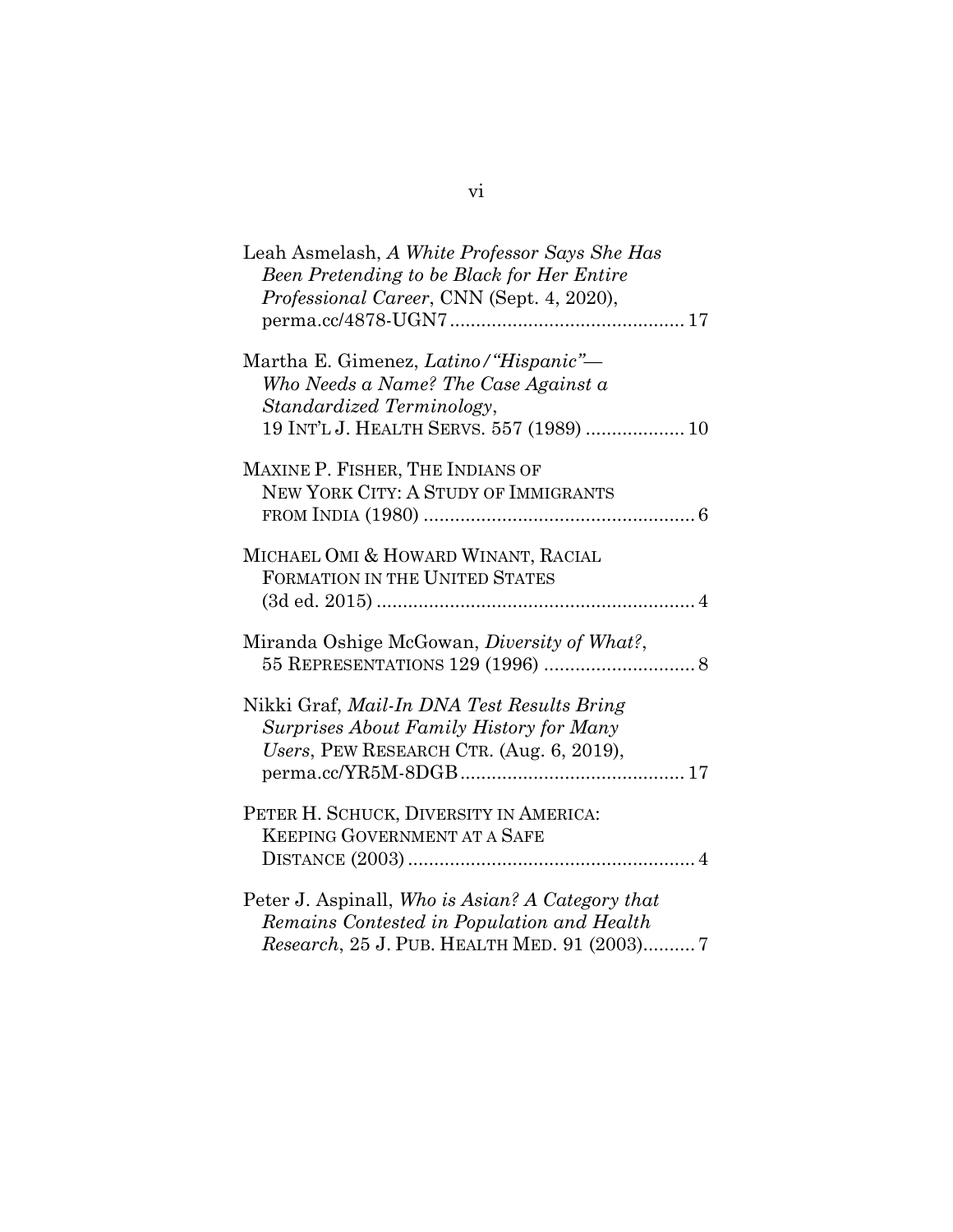| RAJ S. BHOPAL, MIGRATION, ETHNICITY,<br>RACE AND HEALTH IN MULTICULTURAL                                                                 |
|------------------------------------------------------------------------------------------------------------------------------------------|
| Sarah Parvini & Ellis Simani, Are Arabs and<br>Iranians White? Census Says Yes, But Many<br><i>Disagree, L.A. TIMES (Mar. 28, 2019),</i> |
| Who We Are, NAPABA, bit.ly/3sznFsI                                                                                                       |
| <b>Rules</b>                                                                                                                             |
| Higher Education Staff Information Report,                                                                                               |
| Participation by Disadvantaged Business<br>Enterprise in Department of Transportation<br>Programs, 62 Fed. Reg. 29,548                   |
| Revisions to the Standards for the Classification<br>of Federal Data on Race and Ethnicity,                                              |
| Transfer of Responsibility for Certain Statistical<br>Standards from OMB to Commerce,                                                    |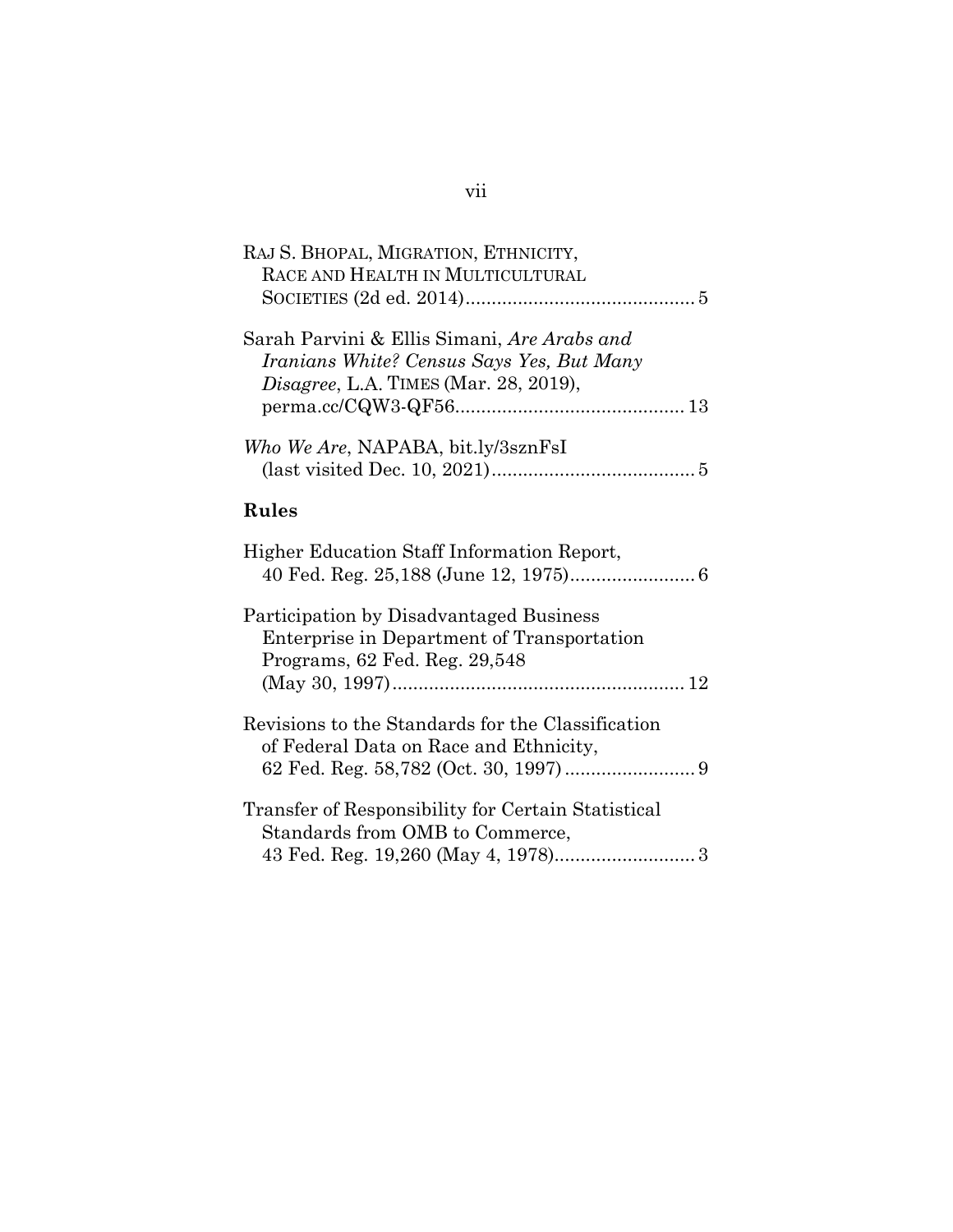#### **INTEREST OF** *AMICUS CURIAE*[\\*](#page-8-1)

<span id="page-8-0"></span>David E. Bernstein is University Professor at George Mason University's Antonin Scalia Law School. He is the author of the article *The Modern American Law of Race* in the Southern California Law Review and the forthcoming book *Classified: The Untold Story of Racial Classification in America*.

<span id="page-8-1"></span><sup>\*</sup> No counsel for a party authored this brief in whole or in part, and no person other than amicus and counsel made a monetary contribution to fund the preparation or submission of this brief. The parties in this case have consented to the filing of this brief and were given notice at least ten days before the due date.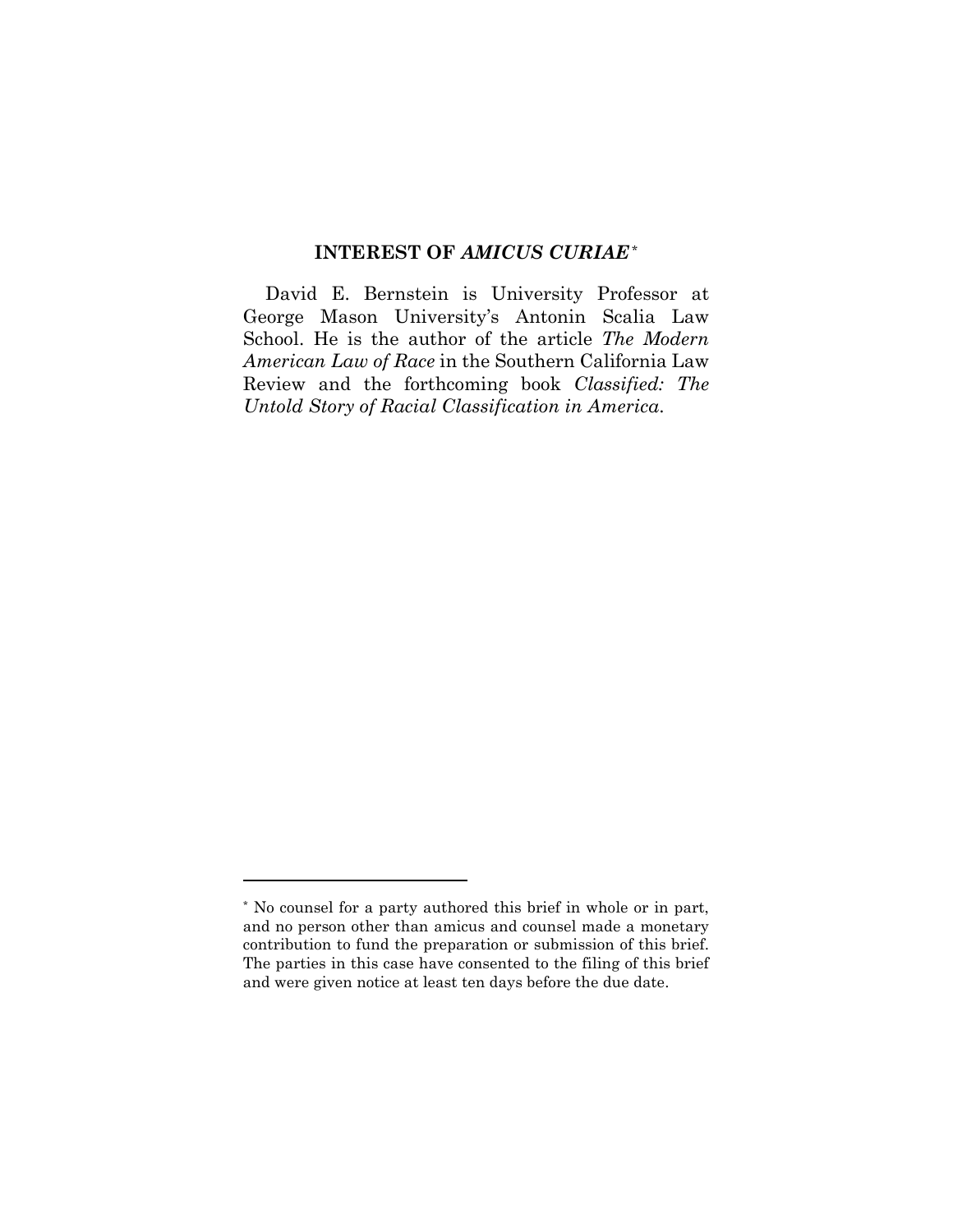#### **SUMMARY OF ARGUMENT**

<span id="page-9-0"></span>This amicus brief seeks to highlight an issue that the Supreme Court has not often discussed in its cases on race-conscious admissions: whether the school's methodology for dividing applicants into racial categories is appropriate. This brief identifies two problems with the way UNC sorts applicants based on race.

The first problem is that UNC uses racial categories that are arbitrary and irrational in the context of pursuing "diversity." For example, UNC cannot explain why it groups roughly 60% of the world's population together as "Asian," despite vast differences within this category in appearance, language, and culture. Nor can it explain why white Europeans from Spain, people of indigenous Mexican descent, people of Afro-Cuban descent, and South and Central Americans who may be any combination of European, African, and indigenous by descent should be grouped together as "Hispanic."

The second problem is that UNC relies on a flawed and unreliable system of racial self-identification. Selfidentification is highly susceptible to inaccuracy and disparate treatment of similarly situated applicants. This is due to fraudulent and exaggerated claims of minority ancestry, confusion about how to selfidentify, and inconsistent classification of multiracial applicants.

These are grave problems that plague UNC's admissions system. The Court should grant the petition to address them.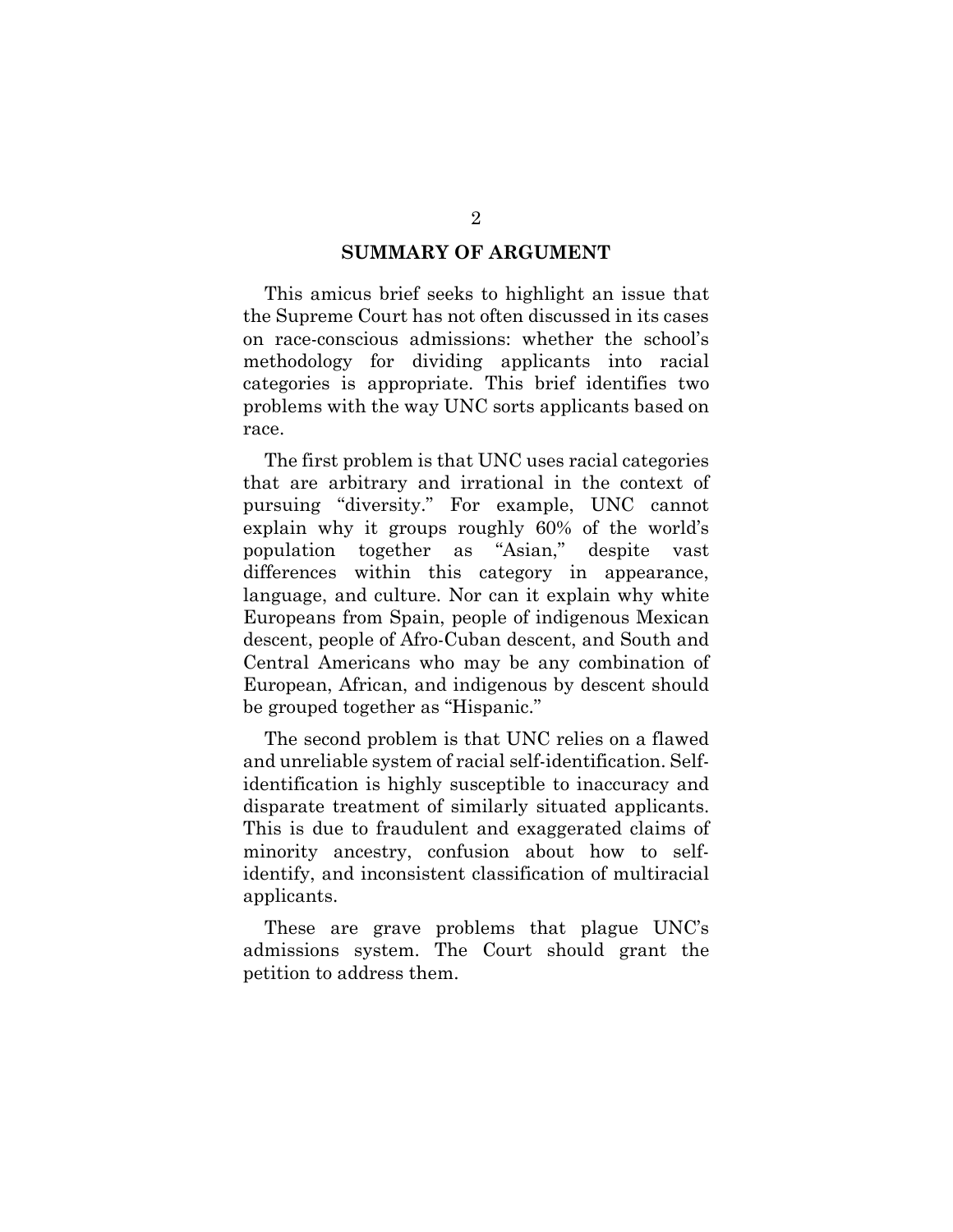#### **ARGUMENT**

<span id="page-10-0"></span>UNC's race-conscious admissions policy divides applicants into the following racial categories: (1) Asian; (2) Native Hawaiian or Pacific Islander; (3) Hispanic; (4) White; (5) African American; and (6) Native American. ECF No. 154-22 at 10–11. Applicants who identify themselves as African American, Hispanic, or Native American receive a race-based advantage in the admissions process over students of other races. *Id.* at 11.

As Professor David Bernstein has shown, UNC's racial categories were created arbitrarily by federal bureaucrats whose only goal was to unify the racial categories federal agencies used for recordkeeping. David E. Bernstein, *The Modern American Law of Race*, 94 S. CAL. L. REV. 171, 197–200 (2021); *see also* DAVID E. BERNSTEIN, CLASSIFIED: THE UNTOLD STORY OF RACIAL CLASSIFICATION IN AMERICA (forthcoming 2022). The bureaucrats who created the categories expressly warned that they "should not be interpreted as being scientific or anthropological in nature" and should not "be viewed as determinants for eligibility for participation in any Federal [affirmative-action] program." Transfer of Responsibility for Certain Statistical Standards from OMB to Commerce, 43 Fed. Reg. 19,260, 19,269 (May 4, 1978). There was never even a hint in the development of the categories that they were established for the purpose of achieving educationally beneficial diversity in higher education. *See* Hugh Davis Graham, *The Origins of Official Minority Designation, in* THE NEW RACE QUESTION: HOW THE CENSUS COUNTS MULTIRACIAL INDIVIDUALS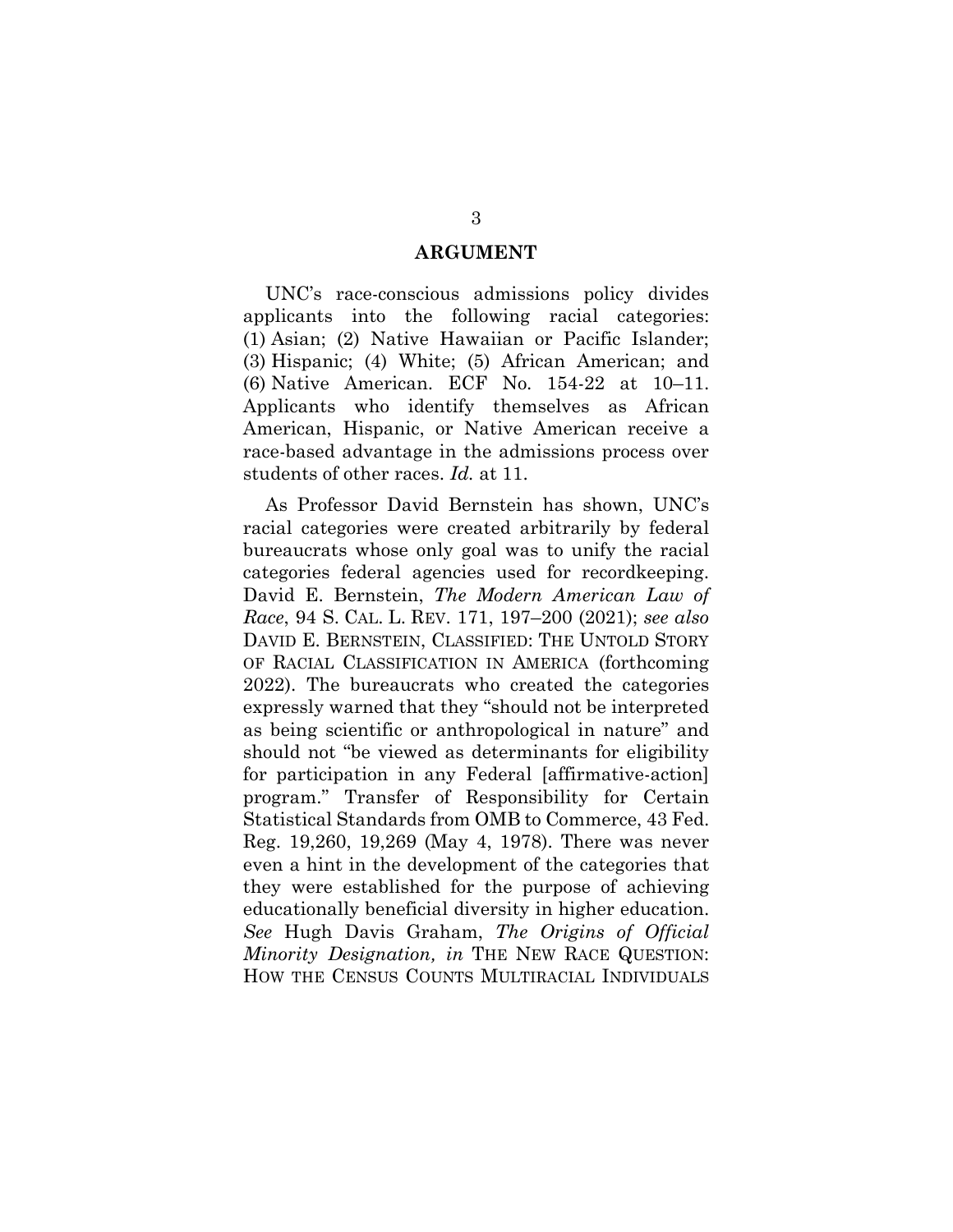289 (Joel Perlmann & Mary C. Waters eds., 2002) ("[N]one of the career civil servants and appointed officials who shaped the outcomes had any awareness that they were sorting out winners and losers in a process that, by the end of the twentieth century, would grant preference in jobs, government contracts, and university admissions to government-designated official minorities . . . .").

UNC's racial categories lump together members of very diverse groups into irrational categories. "These racial categories are rife with inconsistencies and lack parallel construction. Only one category is specifically racial, only one is cultural, and only one relies on a notion of affiliation or community recognition." MICHAEL OMI & HOWARD WINANT, RACIAL FORMATION IN THE UNITED STATES 122 (3d ed. 2015); *see also* PETER H. SCHUCK, DIVERSITY IN AMERICA: KEEPING GOVERNMENT AT A SAFE DISTANCE 164 (2003) (describing the racial categories as "almost comically arbitrary").

UNC has provided no explanation for why it chose to use these particular racial categories in its raceconscious admissions process. It also has not explained how it verifies whether a student has submitted an accurate racial self-identification. The Court should grant the petition and hold that UNC's flawed methodology for dividing students into racial categories violates the Constitution's Equal Protection Clause.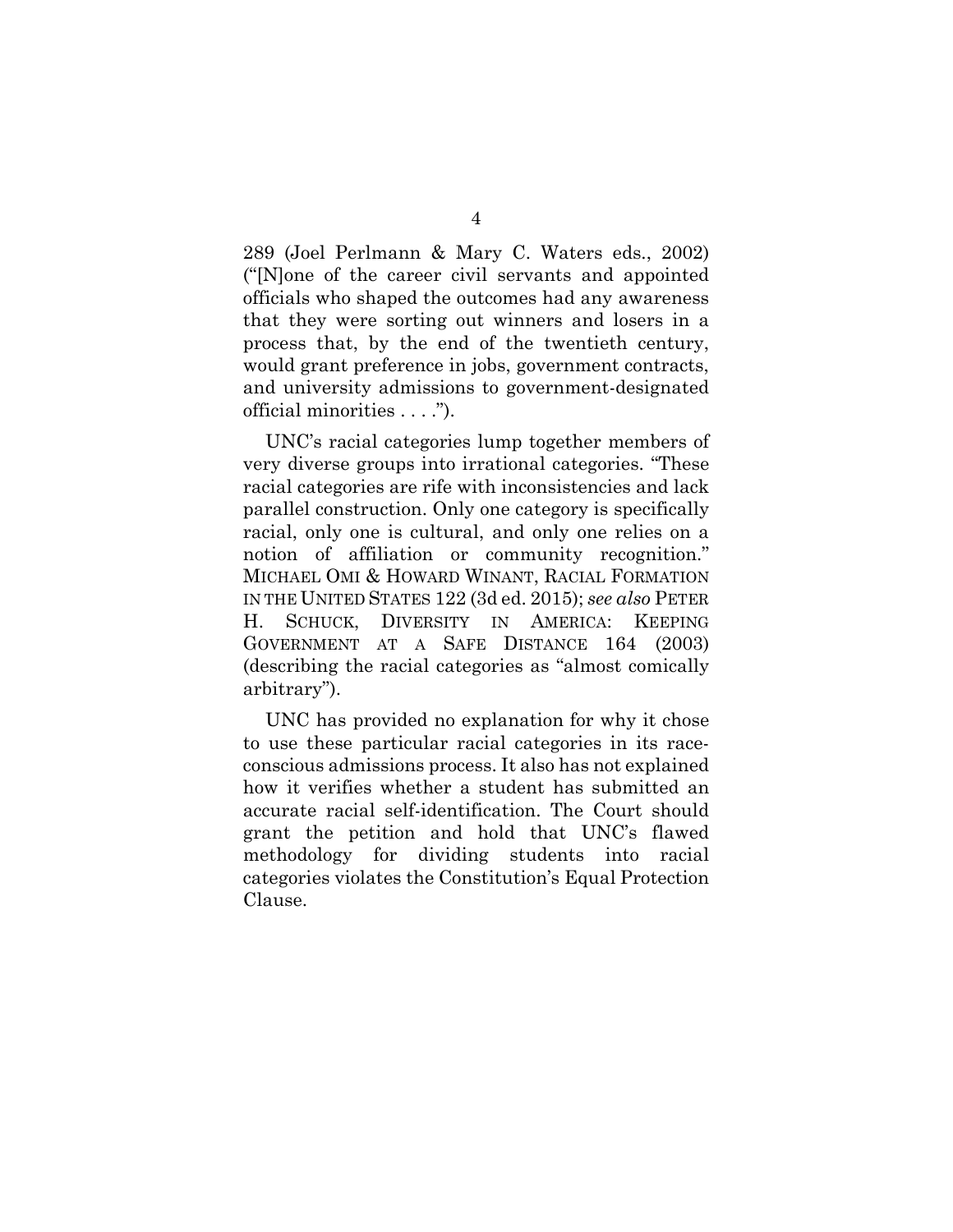#### <span id="page-12-0"></span>I. **UNC's Racial Categories are Arbitrary and Irrational**

Consider the following ways in which UNC's racial categories are arbitrary and irrational in the context of achieving diversity in higher education.

1. UNC uses the exceedingly broad racial category of "Asian," which classifies East Asians (*e.g.*, Chinese, Korean, Japanese) and South Asians (*e.g.*, Indian, Pakistani, Bangladeshi) as members of one group, even though they are obviously very different in appearance, language, and culture. *See* RAJ S. BHOPAL, MIGRATION, ETHNICITY, RACE, AND HEALTH IN MULTICULTURAL SOCIETIES 18 (2d ed. 2014) ("The term 'Asian' . . . is extremely broad and masks important variations by country of origin, religion, language, diet, and other factors ...."). This difference is reflected in the legal profession's minority bar associations, which are frequently divided into an "Asian" bar association whose members are predominantly East Asian and Southeast Asian (though South Asians are not excluded) and a "South Asian" bar association. *Compare Who We Are*, NAPABA, bit.ly/3sznFsI (last visited Dec. 10, 2021) (National Asian Pacific American Bar Association), *with About Us*, SABA, bit.ly/3fqzuOT (last visited Dec. 10, 2021) (South Asian Bar Association of North America).

As Justice Alito rightly noted in *Fisher v. University of Texas at Austin*, it "would be ludicrous to suggest that all [students classified as 'Asian'] have similar backgrounds and similar ideas and experiences to share." 136 S. Ct. 2198, 2229 (2016) (Alito, J.,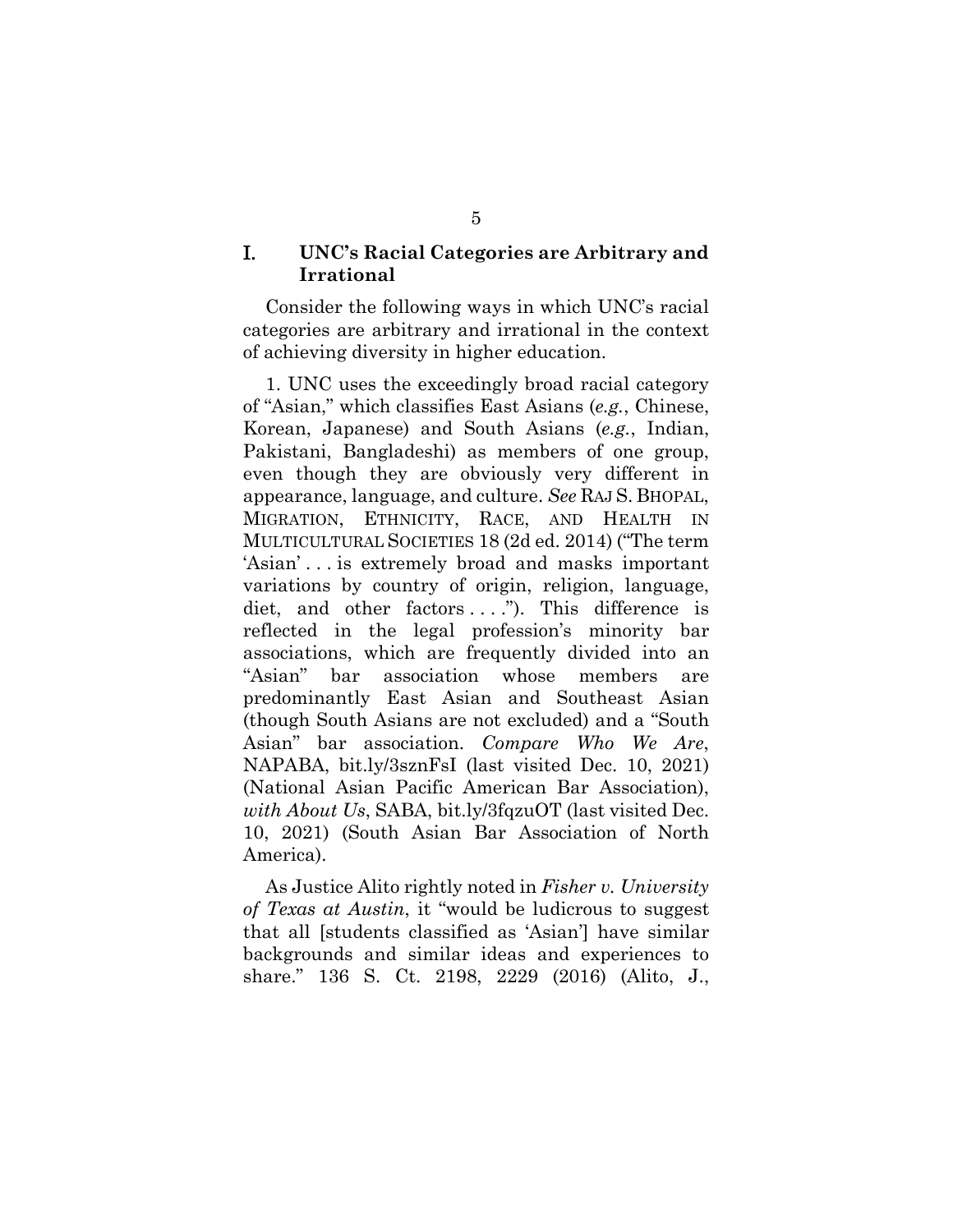dissenting). Such a "crude" and "overly simplistic" racial category cannot possibly serve as a meaningful basis for deciding how "individuals of Chinese, Japanese, Korean, Vietnamese, Cambodian, Hmong, Indian and other backgrounds comprising roughly 60% of the world's population" would contribute to a college campus. *Id.* (quoting Brief for Asian American Legal Foundation et al. as *Amici Curiae*).

Historically, South Asians had been classified in the United States as Caucasian. In *United States v. Thind*, this Court held that although South Asians were "classified by certain scientific authorities as of the Caucasian or Aryan race," they were not "white" within the meaning of racially exclusionary citizenship laws. 261 U.S. 204, 210–13 (1923). But by the early 1970s, the federal government frequently classified South Asians as white. For example, a 1975 Office of Federal Contract memorandum stated that people "of Indo–European [descent], e.g., Pakistanis and East Indians . . . are regarded as white." MAXINE P. FISHER, THE INDIANS OF NEW YORK CITY: A STUDY OF IMMIGRANTS FROM INDIA 119 (1980) (quoting memorandum). Similarly, the Department of Education's EEO-6 form, used for reporting faculty hiring at universities receiving federal funds, defined people with ancestry in the Indian subcontinent as white. *See* Higher Education Staff Information Report, 40 Fed. Reg. 25,188, 25,195 (June 12, 1975) ("White (not of Hispanic origin): All persons having origins in any of the original peoples of Europe, North Africa, the Middle East, or the Indian subcontinent.").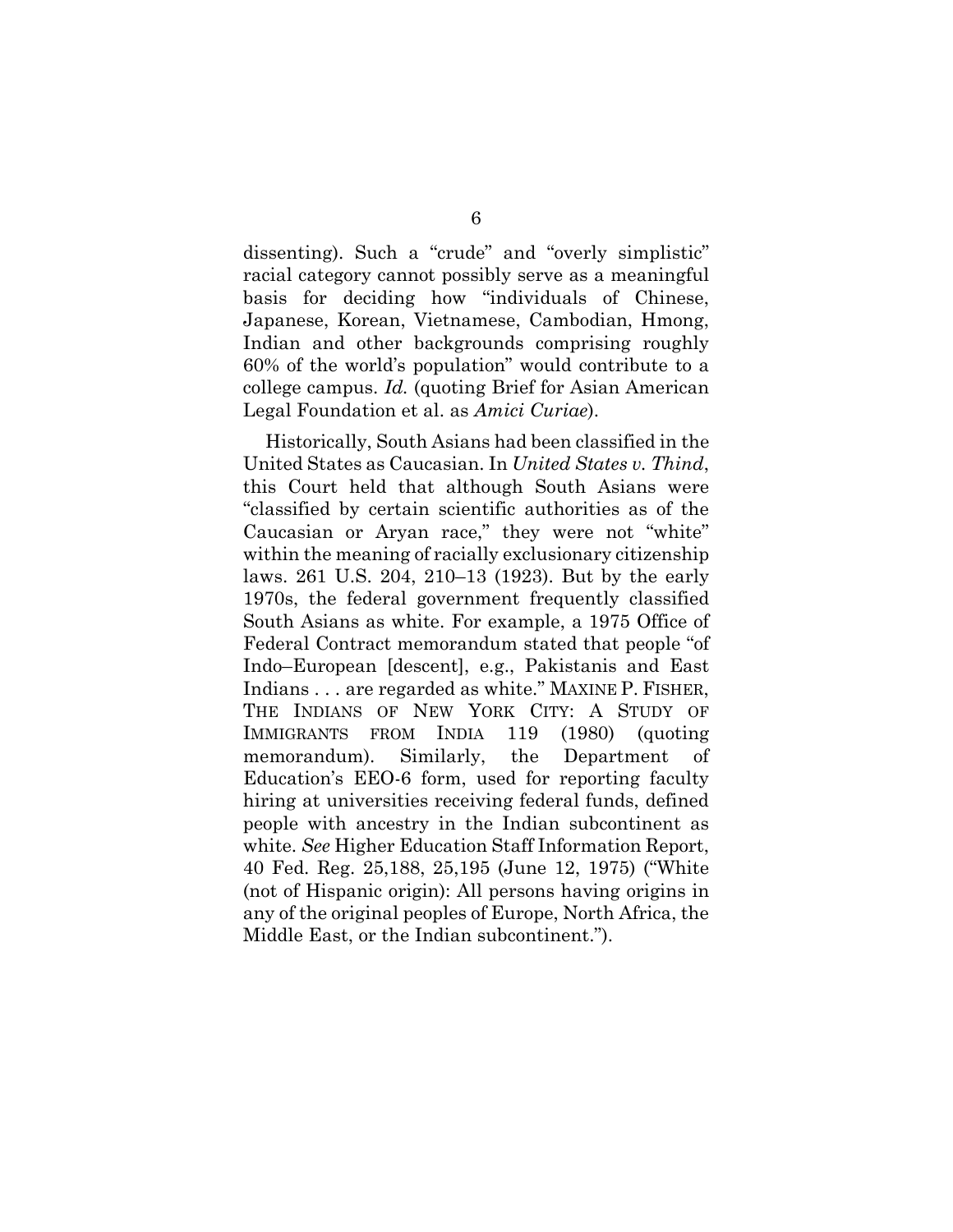When the Office of Management and Budget decided to standardize federal racial categories for record-keeping purposes in the 1970s, a committee entrusted with creating those categories recommended that South Asians, like Western Asian Middle Easterners, be classified as white. *See* FED. INTERAGENCY COMM. ON EDUC., REPORT OF THE AD HOC COMMITTEE ON RACIAL AND ETHNIC DEFINITIONS OF THE FEDERAL INTERAGENCY COMMITTEE ON EDUCATION (1975), perma.cc/6ESE-UJ3X (referring to people with origins in the Indian subcontinent as "Caucasians, though frequently of darker skin than other Caucasians"). The ultimate inclusion of South Asians in the "Asian" category was the result of political lobbying by segments of the South Asian community for recognition as a minority group. *See* Bernstein, *supra*, at 200–01, 206.

Today, people in the United States still associate the term "Asian" much more with East Asians than South Asians. *See* Jennifer Lee & Karthick Ramakrishnan, *Who Counts as Asian*, 43 ETHNIC & RACIAL STUDIES 1733 (2019). Only forty-six and thirtyseven percent of Americans consider Asian Indian and Pakistani Americans, respectively, to be Asian or Asian American. *Id.*

In Great Britain, the opposite is true. The British use "Asian" to refer to South Asians, whereas "Oriental" was the historic term for East Asians, though that term has recently fallen out of fashion. *See* Peter J. Aspinall, *Who is Asian? A Category that Remains Contested in Population and Health Research*, 25 J. PUB. HEALTH MED. 91, 91 (2003)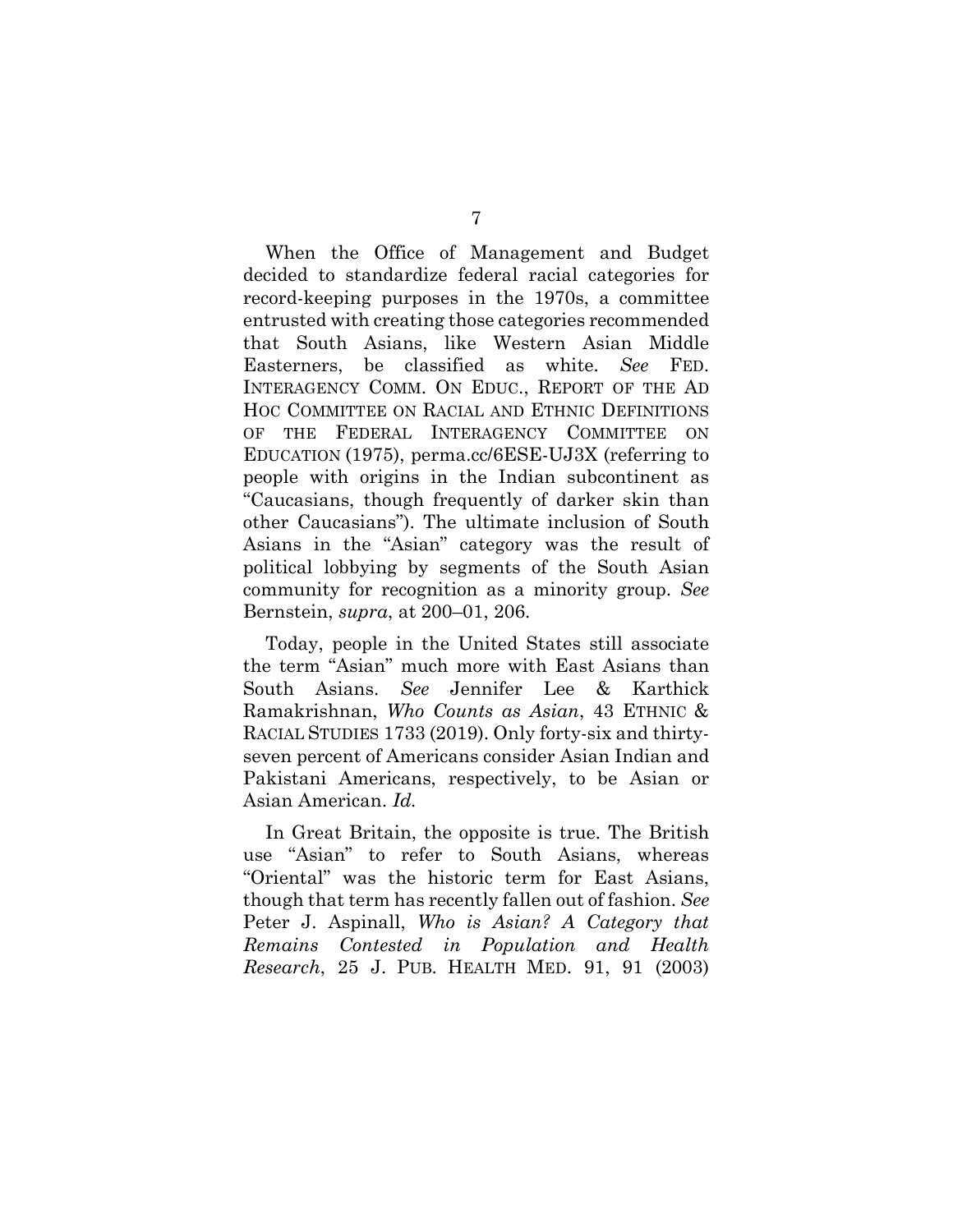(noting that in the 2001 Census, Britain used the categories "Asian or Asian British" and "Chinese or other ethnic group").

Given the unduly broad nature of the "Asian" category, it is no surprise that only a minority of people assigned to that category identify as "Asian" or "Asian American." *See* JANELLE WONG ET AL., ASIAN AMERICAN POLITICAL PARTICIPATION: EMERGING CONSTITUENTS AND THEIR POLITICAL IDENTITIES 162 (2011) (finding that less than 40% of Indian, Chinese, and Filipino respondents identified as "Asian" or "Asian-American," even as a secondary identity); Miranda Oshige McGowan, *Diversity of What?*, 55 REPRESENTATIONS 129, 133 (1996) (noting that "people categorized racially as Asian often do not view themselves as such, nor do they necessarily feel a sense of identity or kinship with others categorized as Asian").

This confusion about who counts as Asian apparently extended to the admissions office of UNC. In response to an admissions officer's message noting that an applicant had a "perfect 2400 SAT," another admissions officer asked, "Brown?!" Cert. Pet. at 6. The first admissions officer responded, "Heck no. Asian," revealing a misunderstanding of the term "Asian" as excluding dark-skinned individuals with ancestry in South and Southeast Asia. *Id.*

2. UNC treats "Native Hawaiian and Pacific Islander" and "Asian" as two separate groups, even though the United States historically treated them as members of the same group. The old, combined category of "Asian and Pacific Islanders" had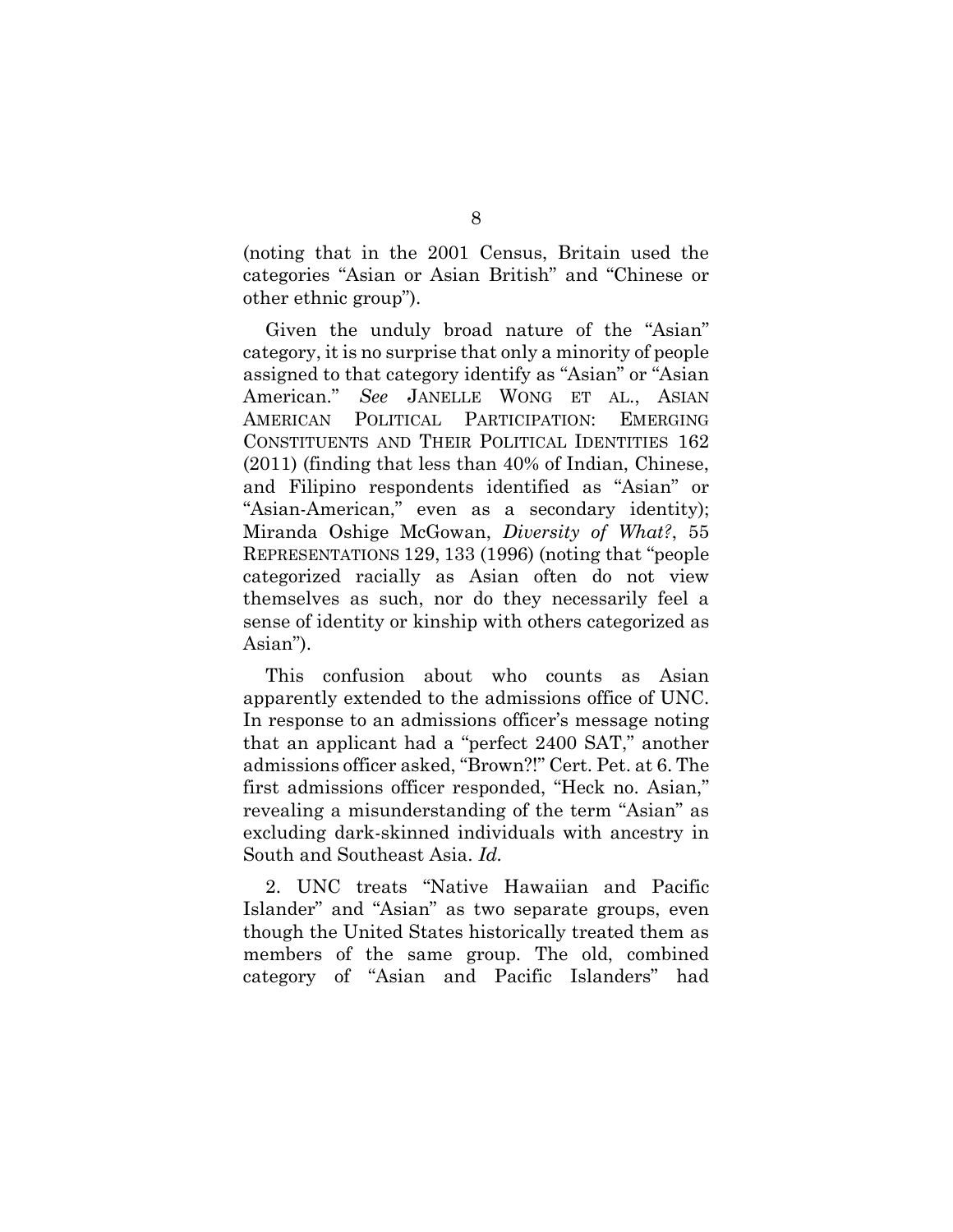previously existed in the United States for decades and was embraced by Asian advocacy groups that wanted to include as many people as possible. *See, e.g.*, NAPABA, *supra* (describing the National Asian Pacific American Bar Association's mission as achieving "representation and influence of Asian American and Pacific Islander attorneys in every facet and level of the legal profession").

The disaggregation of the two groups occurred recently in response to political lobbying from Native Hawaiians and Pacific Islanders, who recognized that being grouped with Asians was disadvantageous. *See, e.g.*, Revisions to the Standards for the Classification of Federal Data on Race and Ethnicity, 62 Fed. Reg. 58,782, 58,786 (Oct. 30, 1997) (stating that "Native Hawaiians presented compelling arguments" for increased recognition of the discrimination they face). Native Hawaiians and Pacific Islanders quite rationally sought to avoid the taint of being associated with Asians, whose experiences of discrimination are overlooked by those who view them as overrepresented compared to their share of the population. *See* Cert. Pet. at 5 (noting that UNC does not treat Asians as underrepresented because its student body is more than 3% Asian); *Fisher v. Univ. of Tex. at Austin*, 645 F. Supp. 2d 587, 606 (W.D. Tex. 2009) (Sparks, J.) ("Asian-Americans . . . are largely *overrepresented* compared to their percentage of Texas' population.").

That a single racial group was so suddenly split into two separate groups further underscores the arbitrary and capricious way in which UNC's racial categories originated. To add an additional arbitrary twist,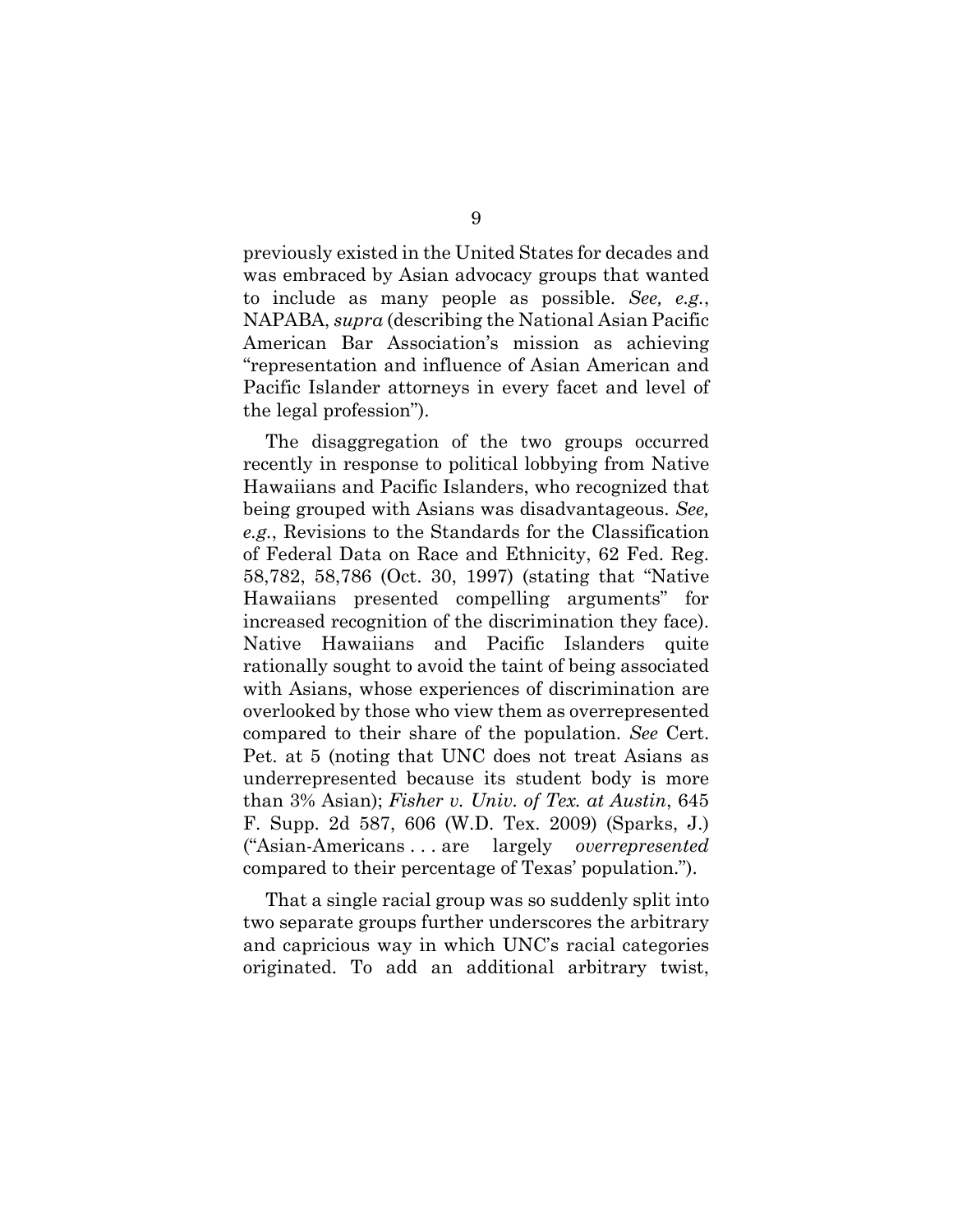Filipino Americans, all of whom have origins in the Pacific islands of the Philippines, and who are ethnographically related to other Pacific Islanders, remain categorized as "Asians" rather than as "Pacific Islanders."

3. UNC employs the extremely broad category of "Hispanic," which is defined as an "ethnicity" that encompasses people of all races whose ancestors come from countries with Spanish culture, including white Europeans from Spain. As scholars across disciplines have noted, the "Hispanic" category was invented by the United States government for political reasons and does not reflect a coherent social group. *See, e.g.*, Jonathan Borak et al., *Who is Hispanic? Implications for Epidemiologic Research in the United States*, 15 EPIDEMIOLOGY 240, 241 (2004) ("The term 'Hispanic' was created by the U.S. government; the population so identified is, in fact, an artificial rubric for a set of diverse populations that resulted from the mixture of indigenous American peoples, African slaves, and Europeans."); Jack D. Forbes, *The Hispanic Spin: Party Politics and Governmental Manipulation of Ethnic Identity*, 19 LATIN AM. PERSP. 59, 67–68 (1992) (explaining that "the Hispanic concept is a Nixonengineered political device"); Martha E. Gimenez, *Latino/"Hispanic"—Who Needs a Name? The Case Against a Standardized Terminology*, 19 INT'L J. HEALTH SERVS. 557, 558, 568 (1989) (explaining that the Hispanic category "fulfills primarily ideological and political functions" and "identifies neither an ethnic group nor a minority group"); *see also Fisher v. Univ. of Tex. at Austin*, 644 F.3d 301, 304 (5th Cir. 2011) (Jones, J., dissenting from the denial of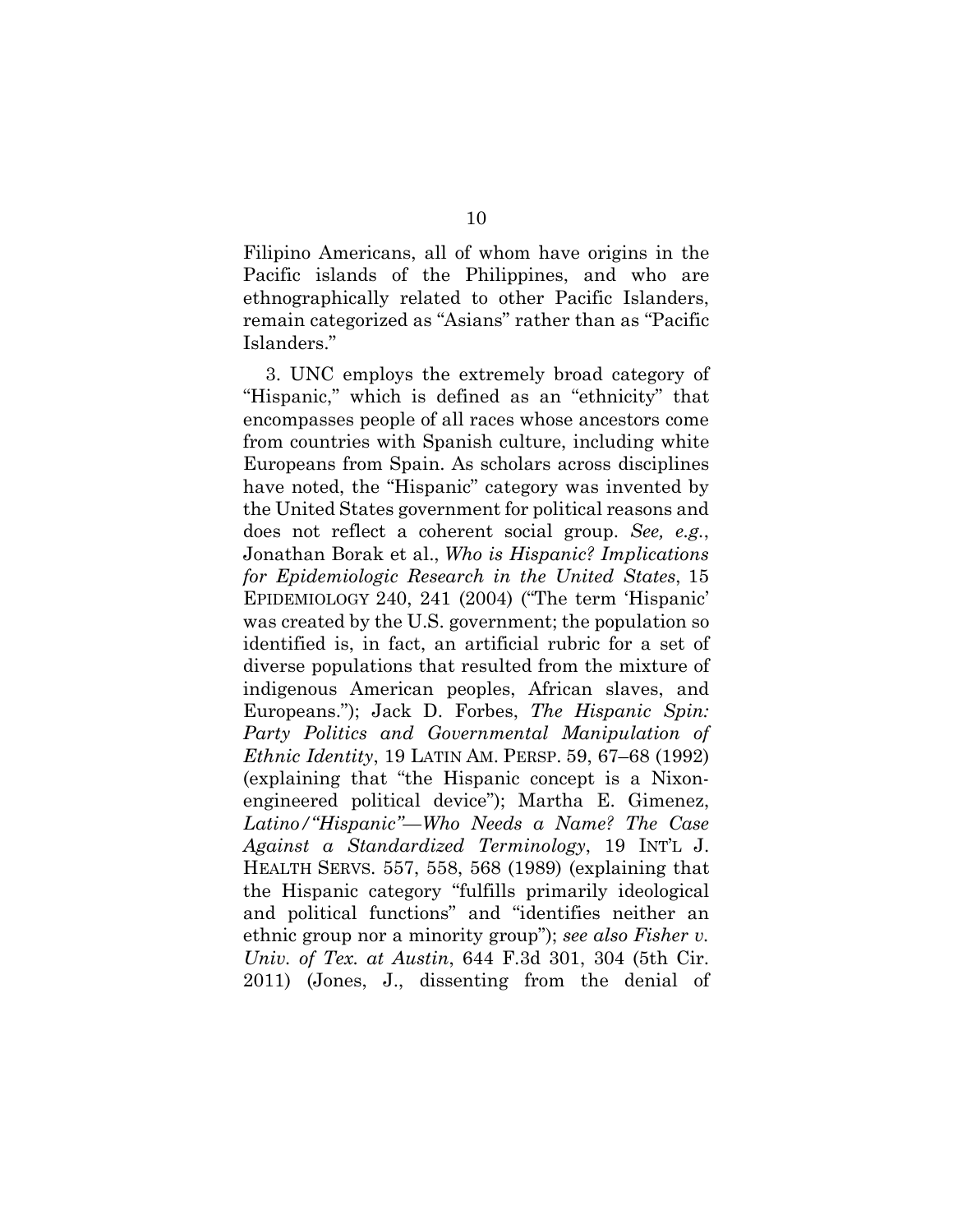rehearing en banc) ("To call these groups a 'community' is a misnomer; all will acknowledge that social and cultural differences among them are significant.").

There is a circuit split on whether including European "Hispanics" in affirmative-action programs while excluding all other European groups is an arbitrary classification that violates the Equal Protection Clause. The Seventh Circuit held that Illinois violated the Equal Protection Clause by using an unconstitutionally overinclusive definition of "Hispanic" as including Europeans for its minority business enterprise program. *Builders Ass'n of Greater Chi. v. Cook Cty.*, 256 F.3d 642, 647–48 (7th Cir. 2001). According to the court, "the concern with discrimination on the basis of Hispanic ethnicity is limited to discrimination against people of South or Central American origin, who often are racially distinct from persons of direct European origin because their ancestors include blacks or Indians or both." *Id.* at 647. The court found that there was "nothing to differentiate immigrants from Spain or Portugal from immigrants from Italy, Greece, or other southern European countries so far as a history of discrimination in the United States is concerned." *Id.* By contrast, the Eleventh Circuit has held that a county fire department's broad definition of "Hispanic" for affirmative-action purposes as including Europeans does not run afoul of the Equal Protection Clause. *See Peightal v. Metro. Dade Cty.*, 26 F.3d 1545, 1559–60 (11th Cir. 1994).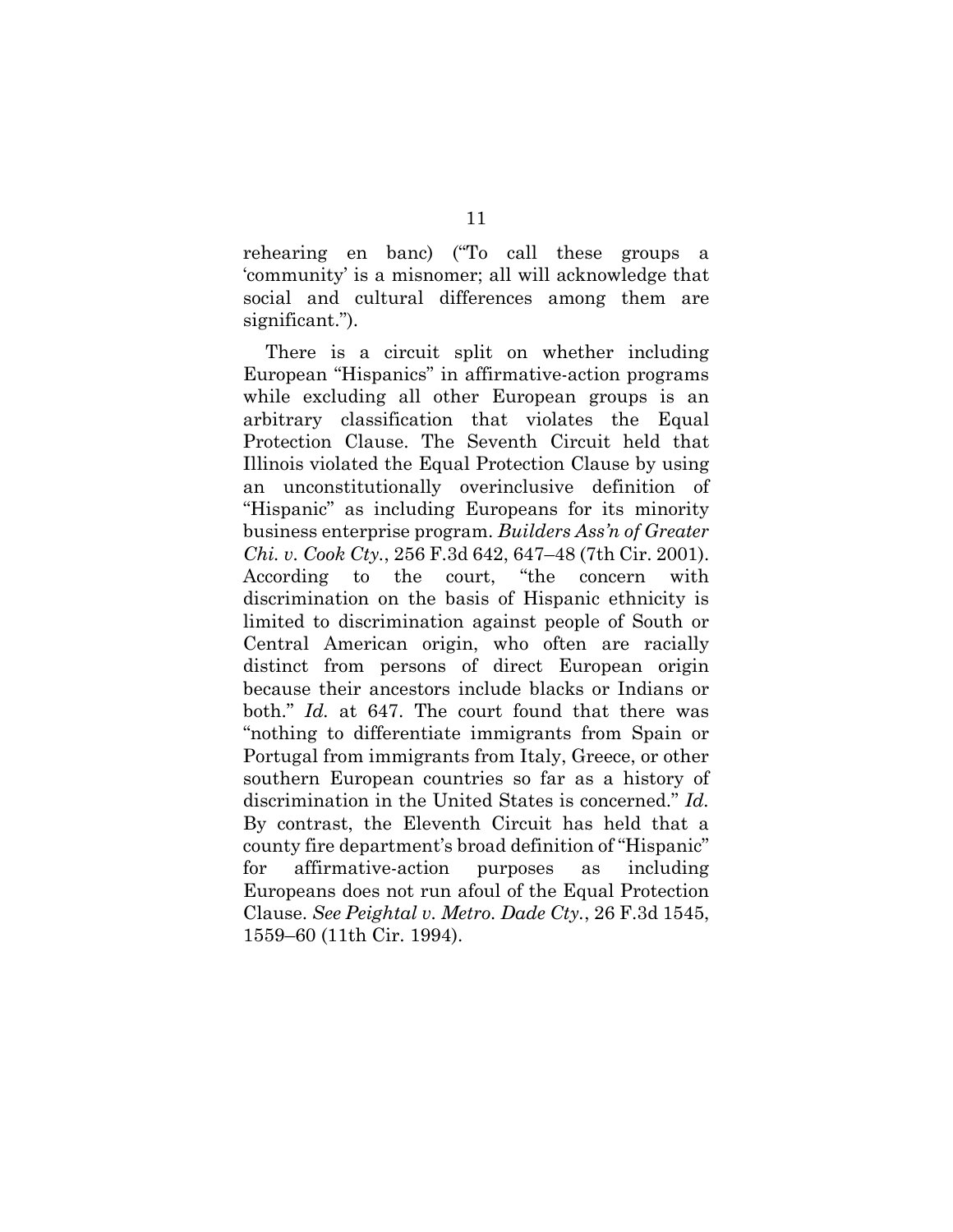These conflicting authorities illustrate the confusing and arbitrary nature of the "Hispanic" classification. The question of who counts as "Hispanic" has continually befuddled federal and state authorities. *See, e.g.*, *Marinelli Constr. Corp. v. State*, 613 N.Y.S.2d 1000, 1002 (N.Y. App. Div. 1994) (denying Hispanic status to a person of Italian-Argentine descent); *Major Concrete Constr., Inc. v. Erie Cty.*, 521 N.Y.S.2d 959, 960 (NY. App. Div. 1987) (denying Hispanic status to a person with one Mexican grandparent); *In re Rothschild-Lynn Legal & Fin. Servs.*, SBA No. MSBE-94-10-13-46, 1995 WL 542398, at \*3–4 (Apr. 12, 1995) (granting Hispanic status to a Sephardic Jew whose ancestors had fled Spain centuries earlier); *In re DCS Elecs., Inc.*, SBA No. MSBE-91-10-4-26, 1992 WL 558961, at \*4 (May 8, 1992) (recounting agency's conclusion that someone with "blond hair and light skin" was not Hispanic); *In re Kist Corp.*, 99 F.C.C.2d 201, 216–17, 248 (1983) (granting partial minority credit for Hispanic status to a person with one Cuban grandparent); *In re Storer Broad. Co.*, 87 F.C.C.2d 190, 191–93 (1981) (accepting Sephardic Jewish heritage as evidence of Hispanic status); *In re Lone Cypress Radio Assocs., Inc.*, 7 FCC Rcd. 4403, 1992 WL 690184, at \*5 (1992) (concluding that while being one-fourth Hispanic is enough to classify someone as Hispanic, being oneeighth Hispanic is not); Participation by Disadvantaged Business Enterprise in Department of Transportation Programs, 62 Fed. Reg. 29,548, 29,550 (May 30, 1997) (reaffirming Department of Transportation decision to classify "persons of European Spanish and Portuguese origin" as Hispanic, even though the latter group is not of Spanish origin or culture).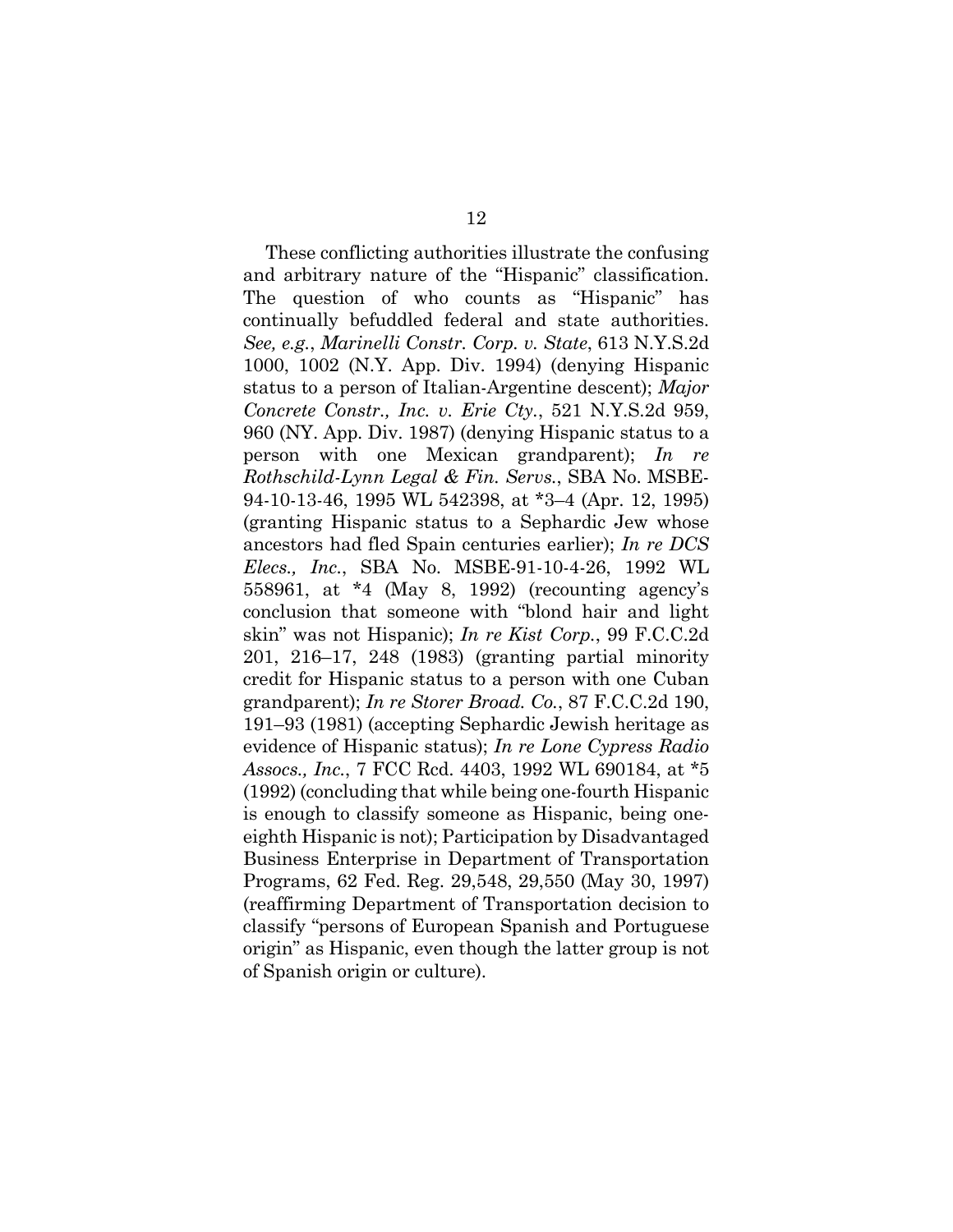UNC cannot explain why a white Hispanic with ancestors from Spain contributes to diversity in a way that other white Europeans do not, and in a way that is comparable to the contributions of a person with ancestry in Central or South America (*e.g.*, Mexico, Columbia, Venezuela). *See* David E. Hayes-Bautista, *Identifying "Hispanic" Populations: The Influence of Research Methodology Upon Public Policy*, 70 AM. J. PUB. HEALTH 353, 355 (1980) ("Spain is a European country and its inhabitants are white people of European stock."). The Hispanic category is far too broad and arbitrary to serve as a meaningful basis for evaluating a student's potential contributions to the diversity of a college campus.

4. UNC's "white" category irrationally combines all of Europe, Asia west of India, and North Africa into one group. People who self-identify as Arab are classified as white even though they experience racism and discrimination in the United States that people of European ancestry do not face. *See* Sarah Parvini & Ellis Simani, *Are Arabs and Iranians White? Census Says Yes, But Many Disagree*, L.A. TIMES (Mar. 28, 2019), perma.cc/CQW3-QF56 (discussing lobbying efforts by the Arab and Iranian communities to be described as Southwest Asian, North African, or Middle Eastern). Neither UNC nor anyone else has explained why a white Catholic of Spanish descent, classified as Hispanic, contributes to educational diversity, but a dark-skinned Muslim of Arab descent, classified as white, does not.

There is a tremendous amount of ethnic, cultural, linguistic, and religious diversity within the category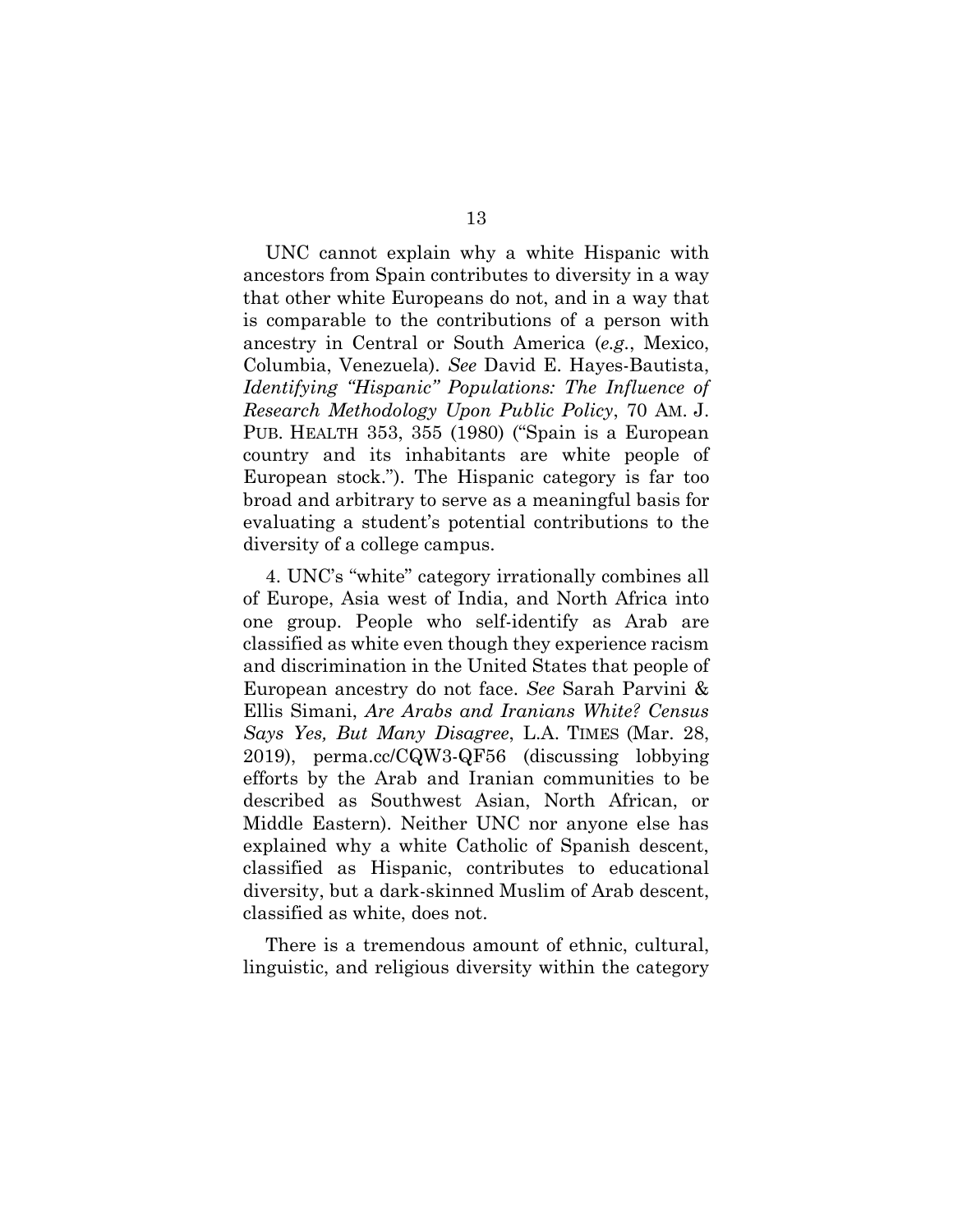of people that UNC classifies as white. *See United Jewish Orgs. of Williamsburg, Inc. v. Carey*, 430 U.S. 144, 185 (1977) (Burger, C.J., dissenting) ("The 'whites' category consists of a veritable galaxy of national origins, ethnic backgrounds, and religious denominations."). The category includes, among others, Welsh, Norwegians, Greeks, Moroccans, Chaldeans, Afghans, Iranians, and North African Berbers. To place people descended from all these groups into one category is inconsistent with the goal of achieving genuine educational diversity. It is hard to see, for example, how diversity is better accomplished by admitting an additional "Hispanic" student of Mexican ancestry over an equally or better qualified student whose parents immigrated from Turkmenistan, who would be the only Turkman in the entire undergraduate student body, because the Turkman is arbitrarily classified as a "non-Hispanic white."

5. A descendant of American slaves who grew up in a working-class, majority-black neighborhood in Milwaukee does not contribute to diversity in the same way as a child of an African diplomat, nor as a blackidentified applicant with multiracial ancestry who grew up in an overwhelmingly white small town in Montana. *See* KEVIN BROWN, BECAUSE OF OUR SUCCESS: THE CHANGING RACIAL AND ETHNIC ANCESTRY OF BLACKS ON AFFIRMATIVE ACTION (2014) (arguing that the American black population should be divided into three categories for affirmative-action purposes: descendants of enslaved Americans, firstand second-generation immigrants, and individuals with one non-black-identified parent). Yet they all fall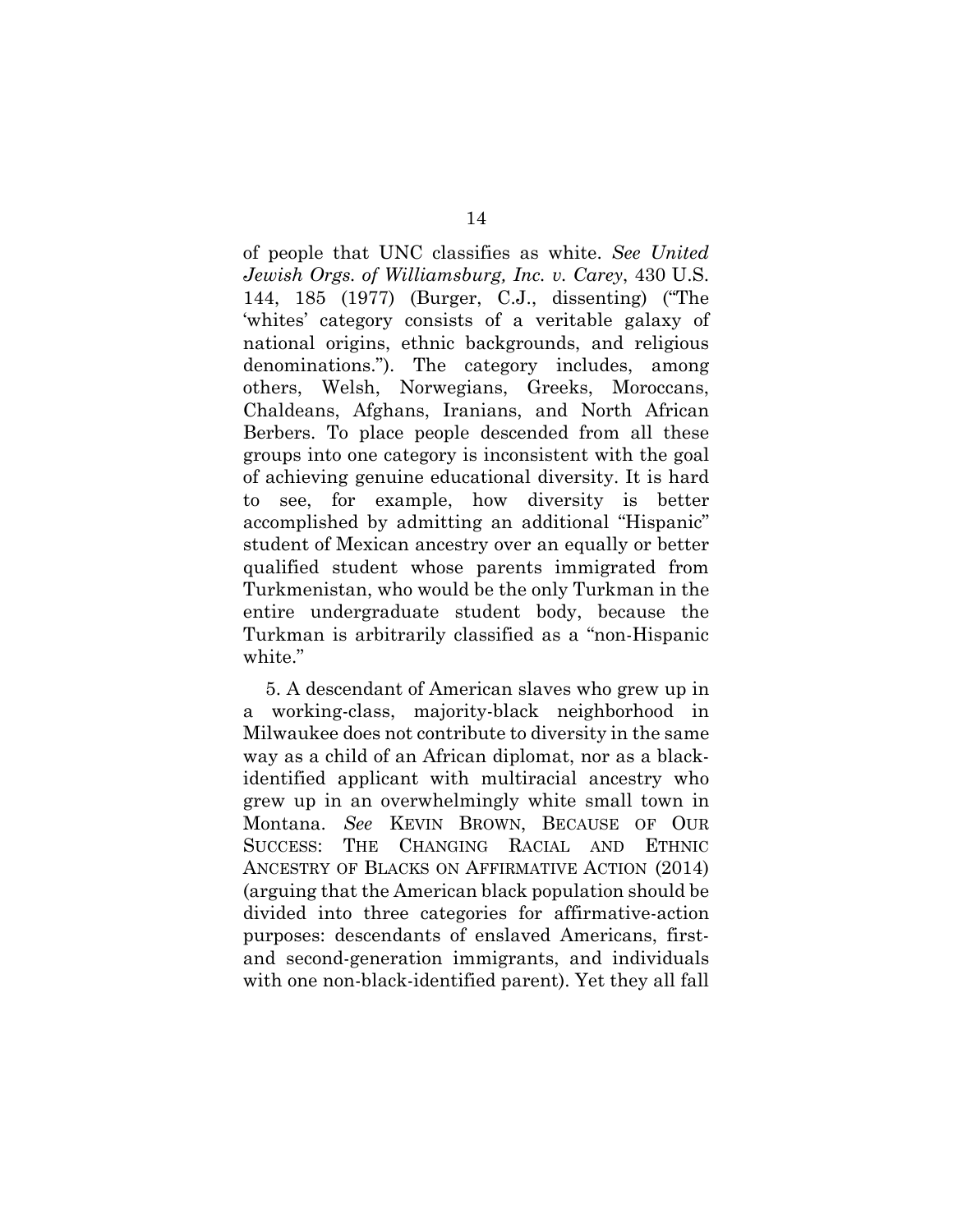into the same diversity category at UNC.

6. Similarly, the experiences of a Navajo Indian who grew up on the tribe's reservation in Arizona are quite different from those of a person with one-sixty-fourth Cherokee ancestry and a European surname whose appearance and life are indistinguishable from his "white" neighbors' except that he has inherited tribal membership. *See* Grant D. Crawford, *Cherokee Citizenship Determined by Dawes Rolls, Not DNA*, TAHLEQUAH DAILY PRESS (Nov. 2, 2018), bit.ly/ 2OLC86s (explaining that the Cherokee Nation does not have a "blood quantum" and citizenship is "based on a person's ability to trace his or her ancestry back to the Dawes Rolls"). But again, UNC puts both applicants in the same diversity category, so long as they both check the Native American box.

\* \* \*

The Court should grant the petition and hold that UNC's arbitrary system of racial classification cannot be used to determine our children's destiny.

### <span id="page-22-0"></span>II. **An Admissions System that Relies on Self-Identified Race is Inherently Flawed and Unreliable**

UNC presented no evidence that it attempts to verify an applicant's self-identified race. *Cf.* Transcript of Oral Argument at 33, *Fisher v. Univ. of Tex. at Austin*, 570 U.S. 297 (2013) (No. 11-345) ("CHIEF JUSTICE ROBERTS: You don't check, in any way, the racial identification? MR. GARRE: We do not, Your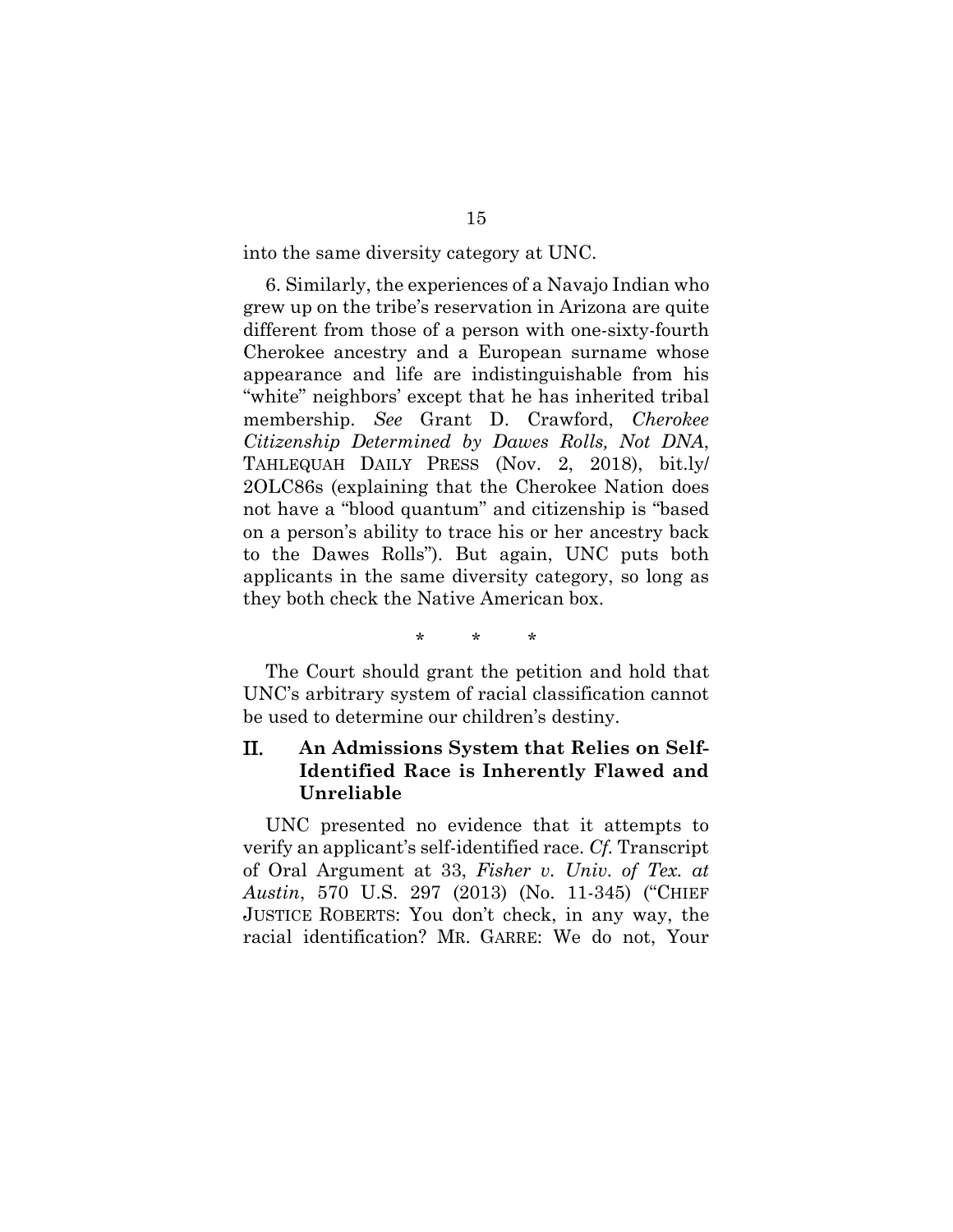Honor, and no college in America . . . that I'm aware of.").

The problem with relying on self-identification is that it invariably results in inaccuracies and disparate treatment of similarly situated applicants. This is due to fraudulent and exaggerated claims of minority ancestry, confusion about how to self-identify, and inconsistent classification of multiracial applicants.

Examples of fraud and exaggeration can be seen in cases adjudicating dubious claims of minority status. *See, e.g.*, *Orion Ins. Grp. v. Wash. State Office of Minority & Women Bus. Enters.*, No. 16-5582, 2017 WL 3387344, at \*8 (W.D. Wash. Aug. 7, 2017), *aff'd*, 754 F. App'x 556 (9th Cir. 2018) (per curiam) (rejecting minority status for a person who presented DNA evidence showing he was 4% Sub-Saharan African and 6% Native American); *Malone v. Civil Serv. Comm'n*, 646 N.E.2d 150, 151–52 (Mass. App. Ct. 1995) (summarizing proceeding in which twin brothers were found to have "willfully and falsely" identified as black to receive appointments as firefighters); *Lagrua v. Ward*, 519 N.Y.S.2d 98, 99 (N.Y. Sup. Ct. 1987) (holding that a police officer with a mother from Gibraltar was not Hispanic).

Fraudulent claims of Native American identity have been so rampant in law-school admissions that the American Bar Association passed a resolution urging law schools to require proof of tribal citizenship or other evidence of Native American identity for admissions. *See* House of Delegates Resolution No. 102, ABA (Aug. 8–9, 2011), perma.cc/PGY4-NXM7 (urging law schools to address the "large systemic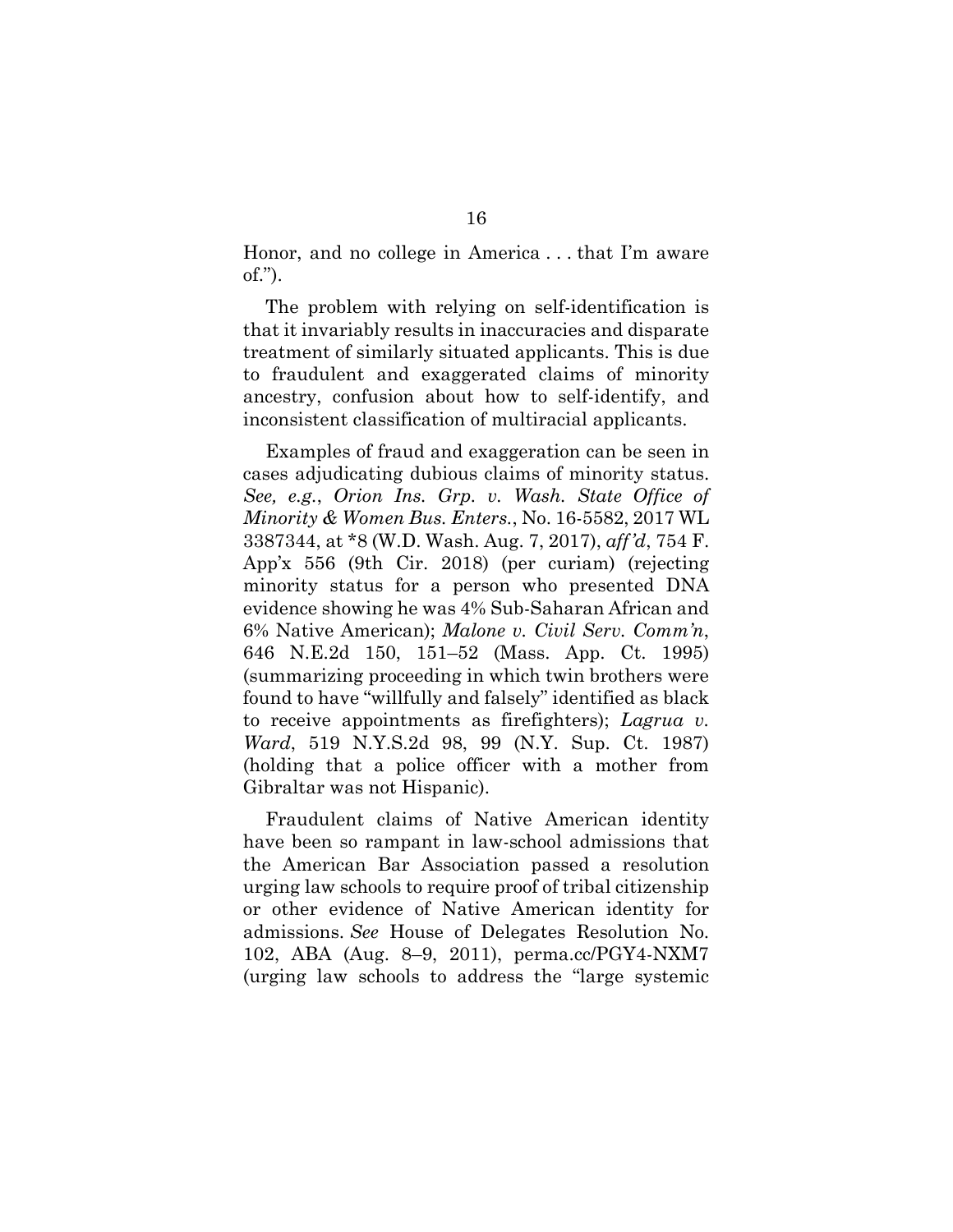problem" of "providing false information about being Native American on law school applications"). Recently, a professor at George Washington University, Jessica Krug, revealed that she fraudulently adopted a black identity to build a career as a scholar of African history. *See* Leah Asmelash, *A White Professor Says She Has Been Pretending to be Black for Her Entire Professional Career*, CNN (Sept. 4, 2020), perma.cc/4878-UGN7. And Asian college applicants frequently conceal their race to avoid discrimination. *See* Jesse Washington, Associated Press, *Asian-Americans Fight Stereotypes Getting Into College*, HOUSTON CHRON. (Dec. 3, 2011), perma.cc/ C3QR-F3DC.

Even the good-faith efforts of applicants to honestly report their race will inevitably result in inaccuracies due to confusion about how to self-identify. The popularity of genetic tests such as Ancestry.com, 23andMe, and MyHeritage has shown that many Americans are uncertain about their ancestry. *See* Nikki Graf, *Mail-In DNA Test Results Bring Surprises About Family History for Many Users*, PEW RESEARCH CTR. (Aug. 6, 2019), perma.cc/YR5M-8DGB ("About four-in-ten (38%) say they were surprised by what their DNA test results showed about what countries or continents their ancestors came from, while 27% express surprise at what these results indicated about their ancestors' racial or ethnic background."). Every Census, millions of Americans change their racial or ethnic identity. *See* D'vera Cohn, *Millions of Americans Changed Their Racial or Ethnic Identity from One Census to the Next*, PEW RESEARCH CTR. (May 5, 2014), perma.cc/A2F3-KWNF ("People of every race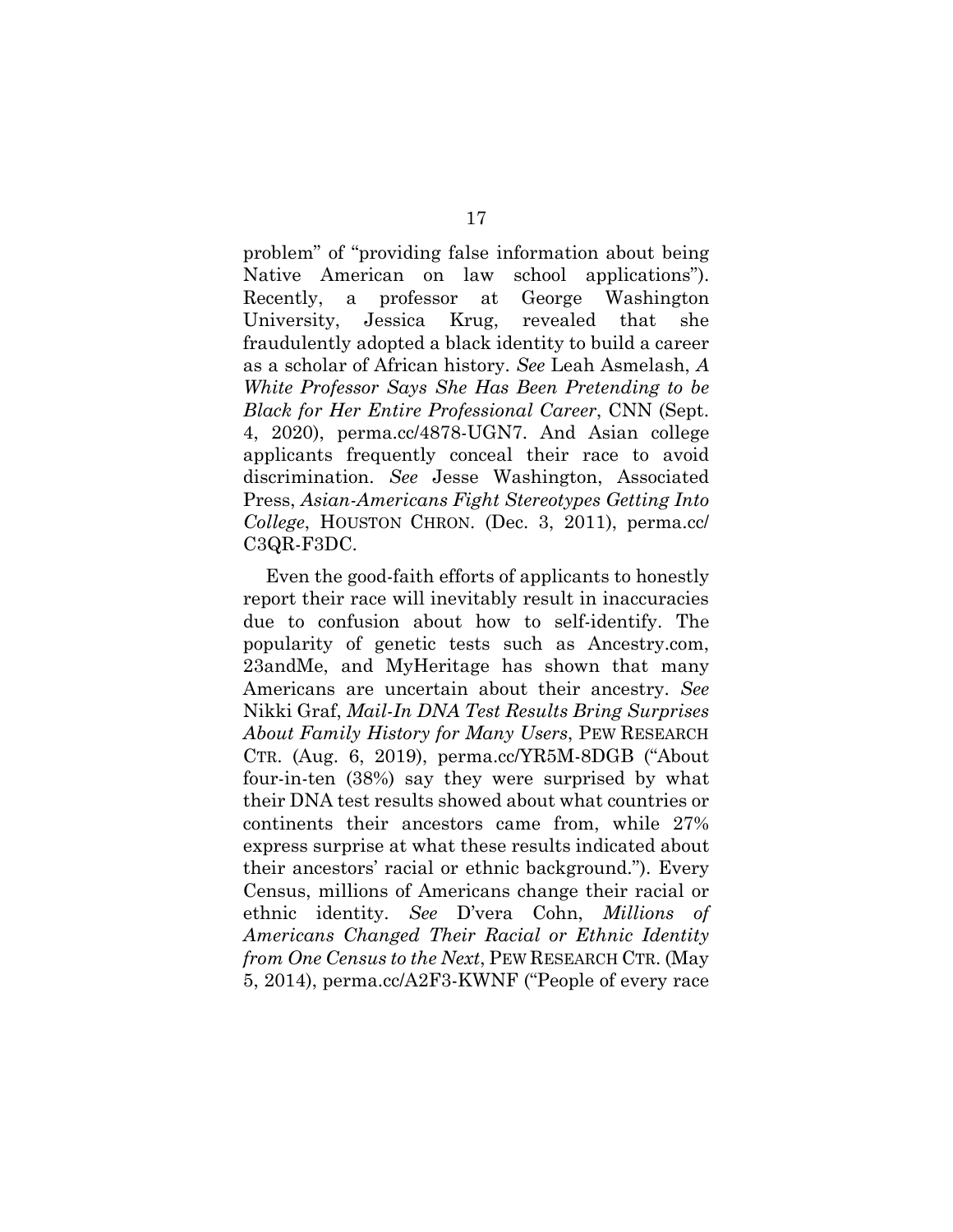or ethnicity group altered their categories on the census form . . . .").

A system of self-identification also has no way of ensuring consistent treatment of multiracial applicants. As Judge Danny Boggs once observed: "A child might be born who would, in today's conventional terms, be held to be one-half Chinese, one-fourth Eastern-European Jewish, one-eighth Hispanic (Cuban), and one-eighth general North European, mostly Scots-Irish." *BAMN v. Regents of the Univ. of Mich.*, 701 F.3d 466, 493 (6th Cir. 2012) (en banc) (Boggs, J., dissenting), *rev'd*, *Schuette v. BAMN*, 572 U.S. 291 (2014). Suppose that child applied to UNC, identified as Hispanic, and received a race-based advantage. Now suppose that child's younger sibling applied to UNC, identified as Asian, and received a race-based penalty. Even though the two siblings have the same ancestry and grew up in the same family, their different (legitimate) self-identifications would result in vastly different chances of admission.

Because of fraud and exaggeration, confusion about how to self-identify, and inconsistent treatment of multiracial applicants, an admissions system that uses self-identification to determine eligibility for racial preferences is inherently flawed. Such an untrustworthy system of racial preferences cannot justify the imposition of raced-based harms on applicants. The Court should grant the petition and hold that colleges may not award educational opportunities based on self-identified race.